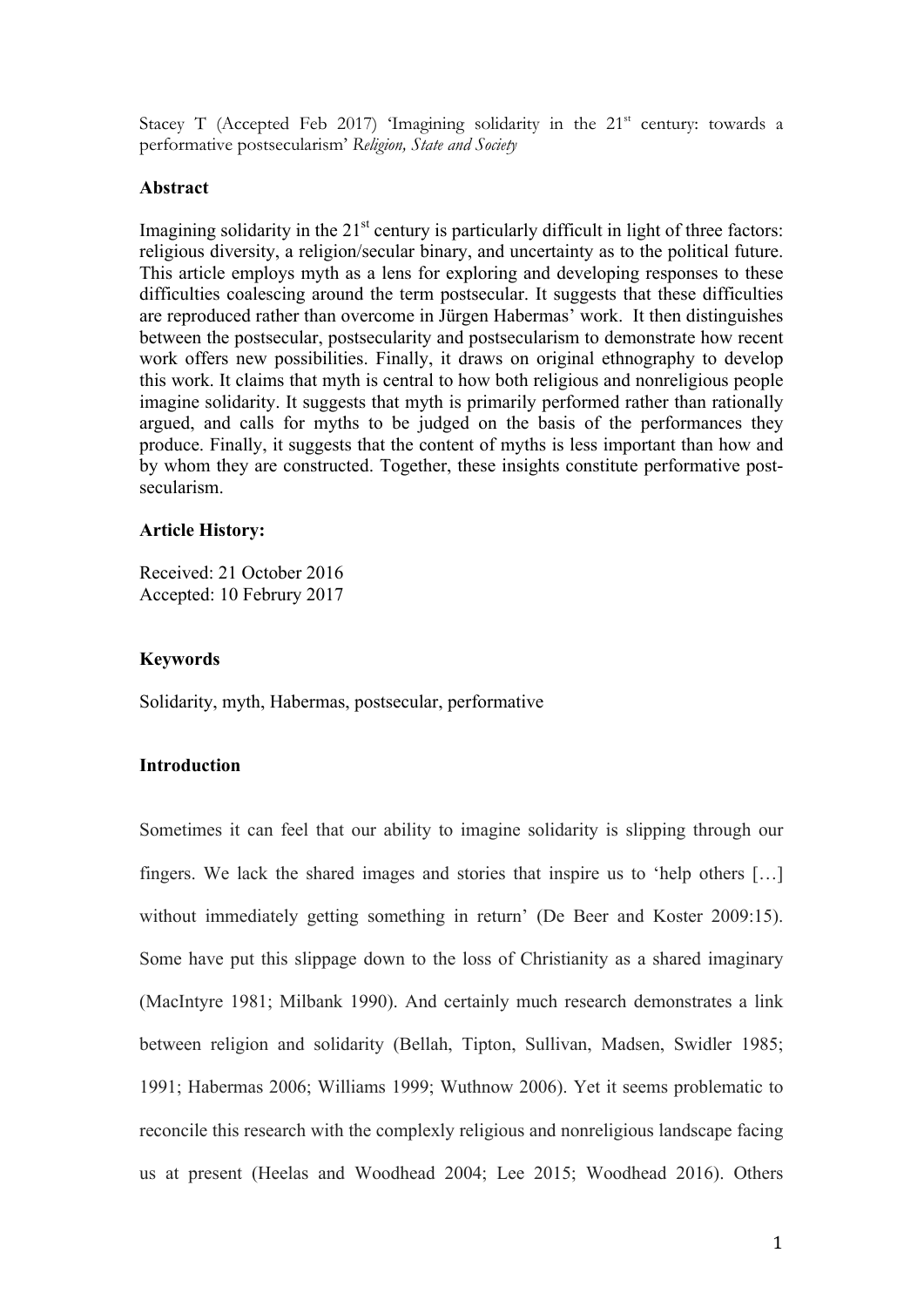suggest secular imaginaries may be the basis of solidarity: from the idea of the secular itself, to a socialist utopia, to the nation state (Calhoun 2014). Yet with the continuing presence of religion, the fall of the Berlin Wall, and the rise of globalisation, these imaginaries too seem to evaporate before our eyes (Judt 2010). This article is a small contribution to the search for how we might begin to again imagine solidarity.

Perhaps the biggest hurdle to overcome in the search for a new way of imagining solidarity is the feeling of being caught between two reified poles, the religious and the secular. Academics, policy makers, mass media and increasingly the wider public, too often adopt a religion/secular binary whereby religion is treated as purely imaginary, and for this reason as having too much influence on the 'real' world. Meanwhile the imaginary elements of secular narratives are neglected, as if the latter were purely rational (Asad 2003; Fitzgerald 2011). It has been suggested that undermining both religious and secular narratives in this way reifies neoliberal logics that instrumentalise both public and private, changing our understanding of economy, society, community, and our own personal work habits, ways of spending leisure time and relationships (Baker 2016; Sennett 1998; Sandel 2012). In the context of the recent reawakening in academia and policy to the role of religion in developing solidarity, this process turns in on itself, eating away at the last vestiges of solidarity. Policy makers colonise religious discourses, most notably subsuming solidarity into 'social capital' (Dinham 2012).

This failure to engage people's imaginative capacity reflects a wider critique of both religion and secular politics whereby an elite deals in abstractions that fail to resonate with how real people inhabit the world (Baumann 2012). In terms of religion, believers are less likely to listen to traditional religious leaders and more likely to listen to pop heroes or friends (Woodhead 2016). In politics, the social democratic

2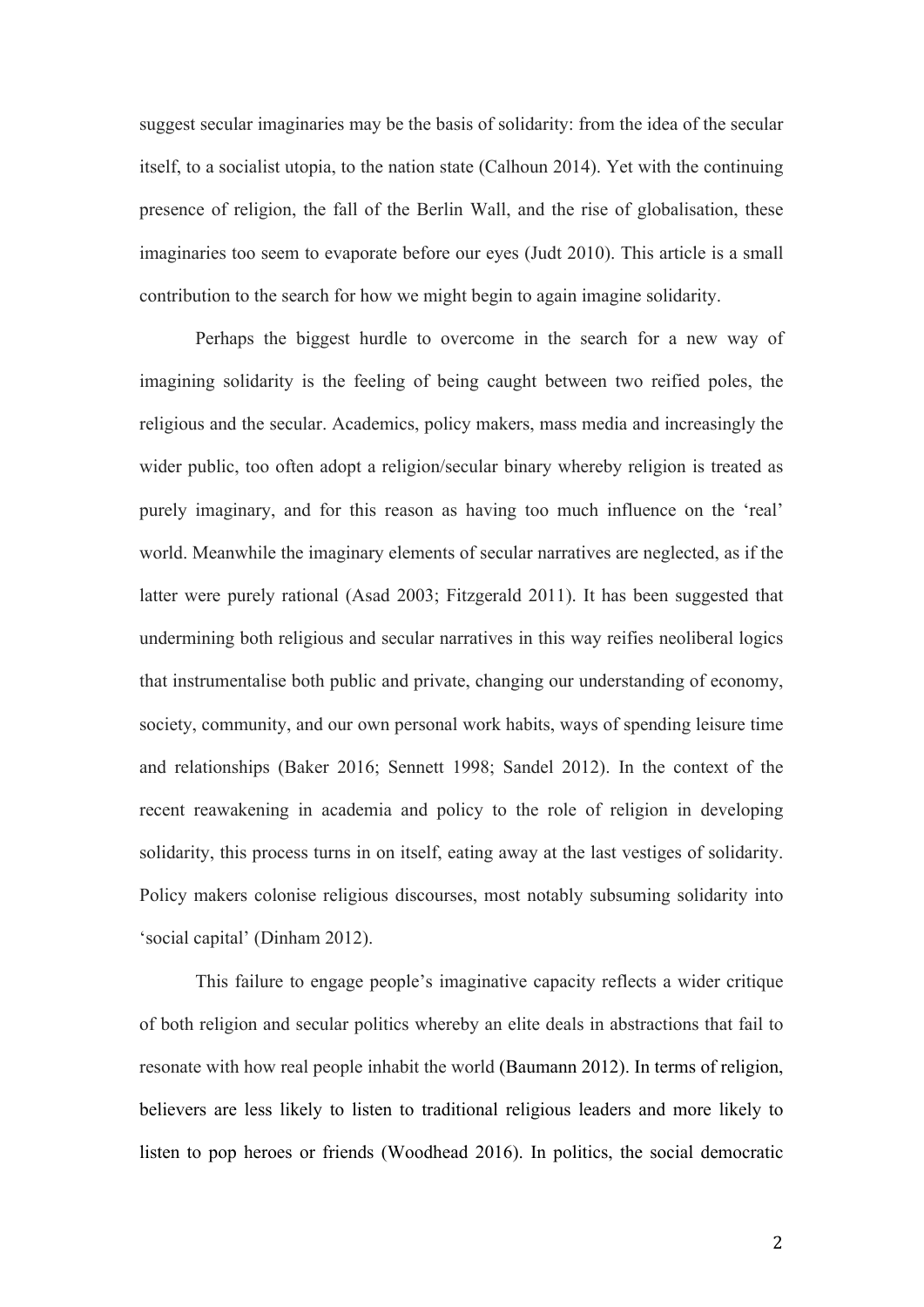consensus of the 1960s has given way to a neoliberal consensus (Judt 2010). In this context, the question is not simply what kind of imaginaries we might draw on, or else construct, but how and by whom they should be constructed.

This article employs myth as a means of overcoming the religion/secular binary to provide possibilities for reimagining solidarity. By myth, I simply mean 'the stories we tell ourselves about moral responsibility' (Wuthnow 2006). By highlighting myth, I am able to point to a religious/secular, mythic/rational binary, whereby religion is treated as irrational and the mythic elements of secular narratives are ignored. This allows me to suggest that the construction of this binary fails to resonate with how either religious or nonreligious actors inhabit the world.

Drawing on research among non-western people, anthropologists have long argued that myth is not irrational but rather cuts through western understandings of rationality (Kapferer 2002). In the North-Atlantic West, myth is still largely associated with irrationality. Yet myth does not stand in a binary relationship with the rational. Myth is a means of conjuring possibilities for a better world – not of making logically or empirically falsifiable claims about the world we currently live in. To understand myth, we need to adopt an epistemology entirely outside of the religious/secular, mythic/rational binary: the truth of myth is not found in its corresponding to an objectively observable reality – in this sense, myth may be either true or untrue. Instead, the truth of myth lies in its phenomenological resonance: it 'rings' true, ignites the imagination and calls on people to live in a different way. Yet in this sense, myth is also rational: its ability to ignite the imagination and its impact on performance can be observed. From this perspective, plenty of secular myths can be observed to be operating in the North-Atlantic West, such as that of the economically self-reliant individual (Wuthnow 2006). Indeed, developments in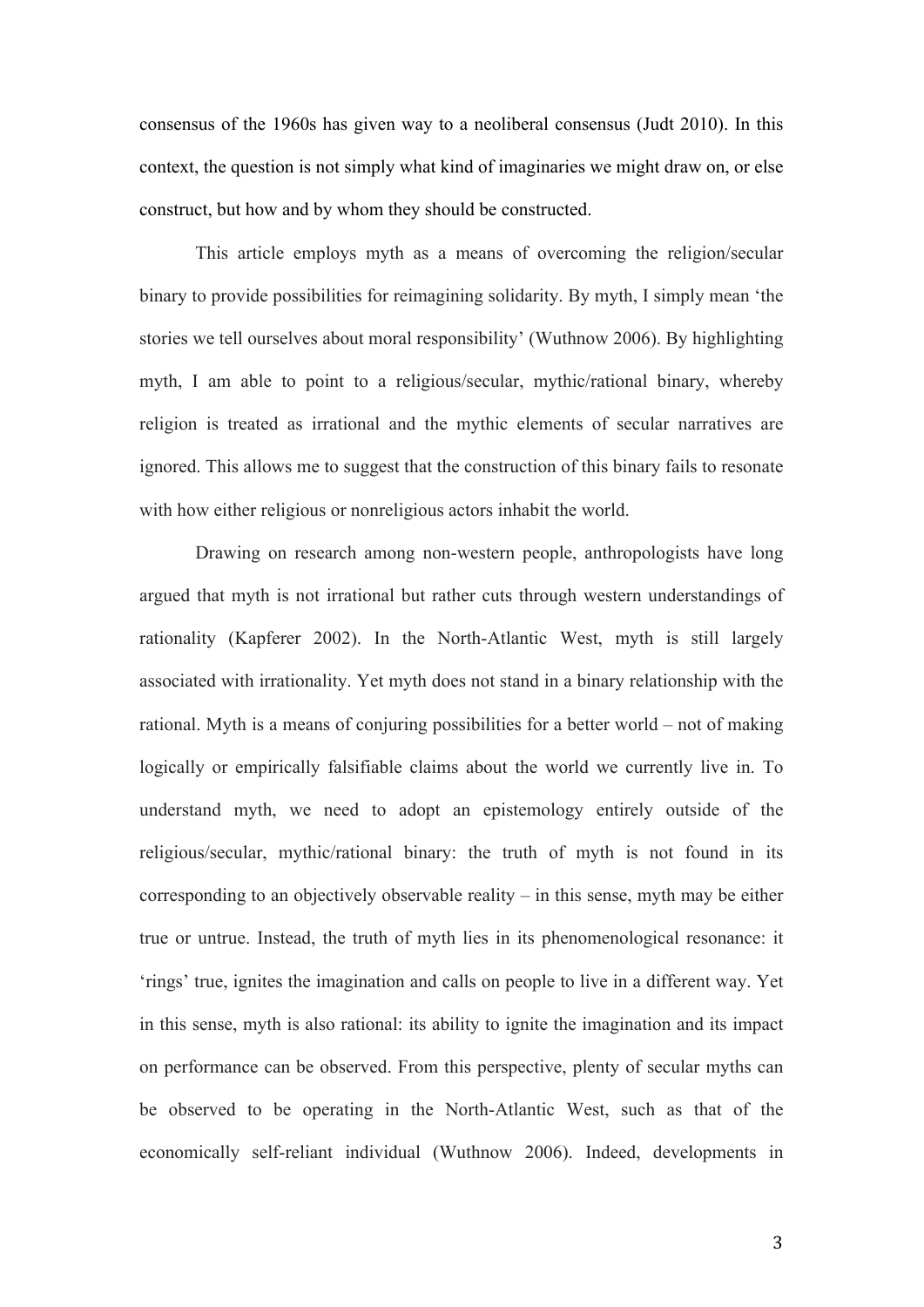narrative theology and the anthropology of ethics suggest that this construction of myth is central to how all people, religious and nonreligious, develop solidarity (Keane 2010: 67; Lambek 2010: 24; MacIntyre 1981; Milbank 1990).

By highlighting how myth operates amongst people in the North-Atlantic West, I thus aim to contribute to an understanding of what is missing from a purely secular public sphere without prioritising religion generally or any religion specifically. Instead, religious and nonreligious people alike draw on myth in the construction of solidarity.

Myth, of course, is not the only framework that might be employed. The trick, I suggest, is in finding a term that conjures what is foreclosed by the construction of a religious/secular, mythic/rational binary without prioritising religion. Most prominently, Taylor employs the term 'social imaginary' to indicate 'the ways people imagine their social existence, how they fit together with others' (2004: 23. See also 2007; Calhoun 2014). As should be clear from my opening reflections, I find the notion of the social imaginary useful in indicating a capacity we have lost that is deeply linked to solidarity. My use of myth does not replace the term 'social imaginary', but acts as a specific means of rediscovering a shared social imaginary. Using Taylor's terms, the religious/secular, mythic/rational binary is itself a social imaginary. But, I suggest, it is that distinct imaginary that refuses to see itself as an imaginary and thus forecloses the possibility of imagining solidarity. Recovering myth is a means of reawakening to the imagination.

Baker and Miles-Watson (2008) have proffered the more practical term of 'spiritual capital' as a means of explaining how religious and nonreligious actors alike comport themselves towards public duty. The strength of this approach is also its weakness. By placing spirituality alongside capital, Baker and Miles-Watson are able

4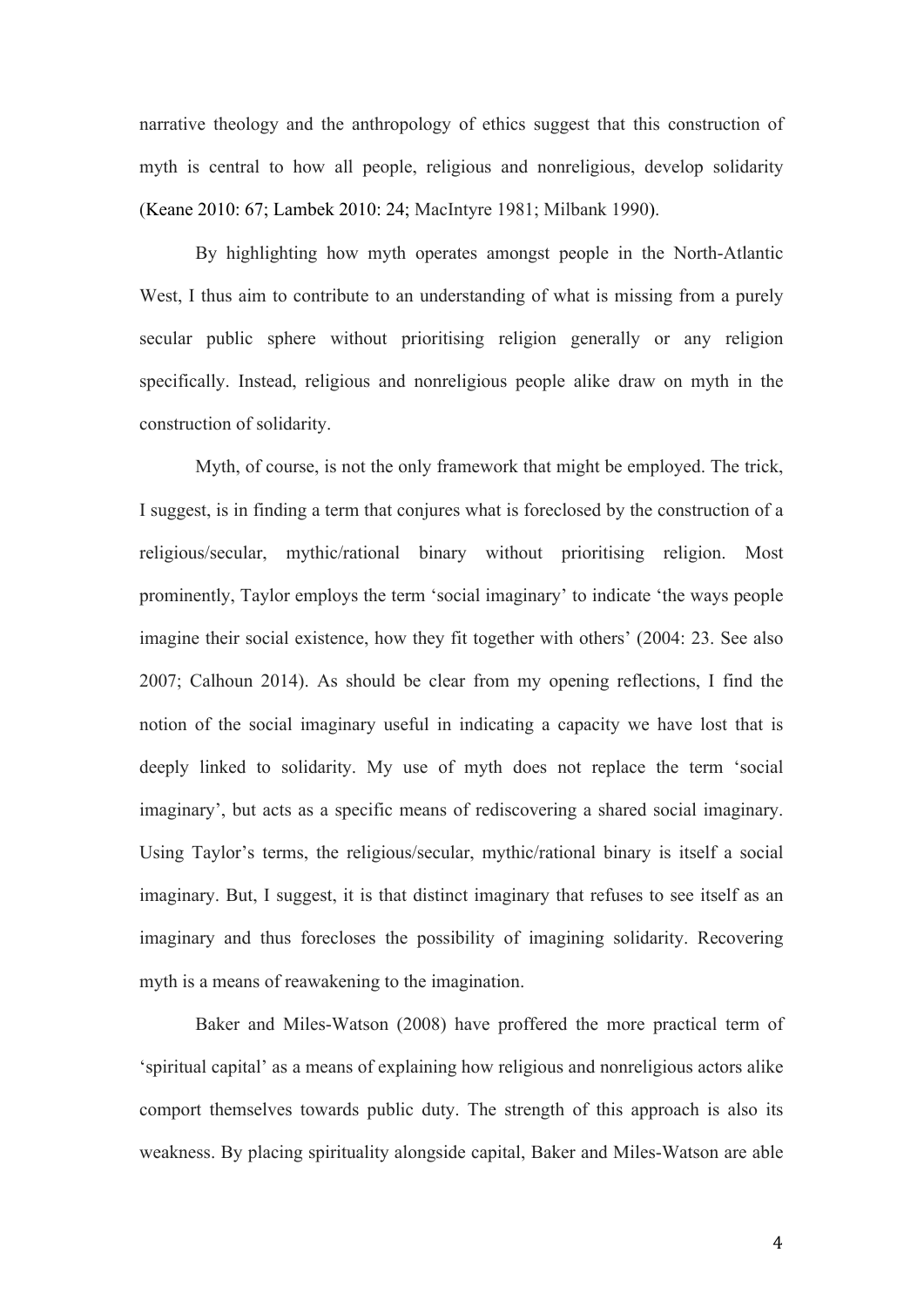to speak to the secular world, especially the policy world, in terms it understands, conjuring an image of a resource that can be accumulated and utilised. Yet in so doing, they risk the same fate as social capital, allowing spirituality to be employed uncritically and instrumentalised as a resource. Myth could be designated a form of social capital, but for this reason I avoid doing so.

Employing myth as a framework allows me to critically engage with recent explorations of the relationship between religion and solidarity. Of particular note is Jürgen Habermas' work around the concept of the 'postsecular'. Once seen as completing the enlightenment project in the face of emerging relativism, Habermas seems uniquely placed to rediscover what is missing from a purely secular public sphere in a way that nonetheless prioritises its standards of rationality. As a result, his (2008) observation that society in the North-Atlantic West might be emerging as postsecular was perfectly poised to define a new research agenda (Dillon 2010; McLennan 2010). Yet in drawing on his work, social scientists rarely and scantily address the theological and philosophical critiques of Habermas' work on religion, which problematise his focus on translating myth into a secular language. This lack warrants a more detailed reflection on Habermas' work.

In the first part of this article, I will draw on these critiques to demonstrate how Habermas' focus on translating myth into a secular language reproduces the religion/secular, mythic/rational binary. I will suggest that failure to focus on these critiques leads scholars to reproduce a purely secular public sphere that merely better accommodates religion, rather than offering possibilities for reimagining solidarity for people of all religions and none.

Yet other research coalescing around the concept of the postsecular draws on Habermas to go beyond Habermas, demonstrating early signs of just such a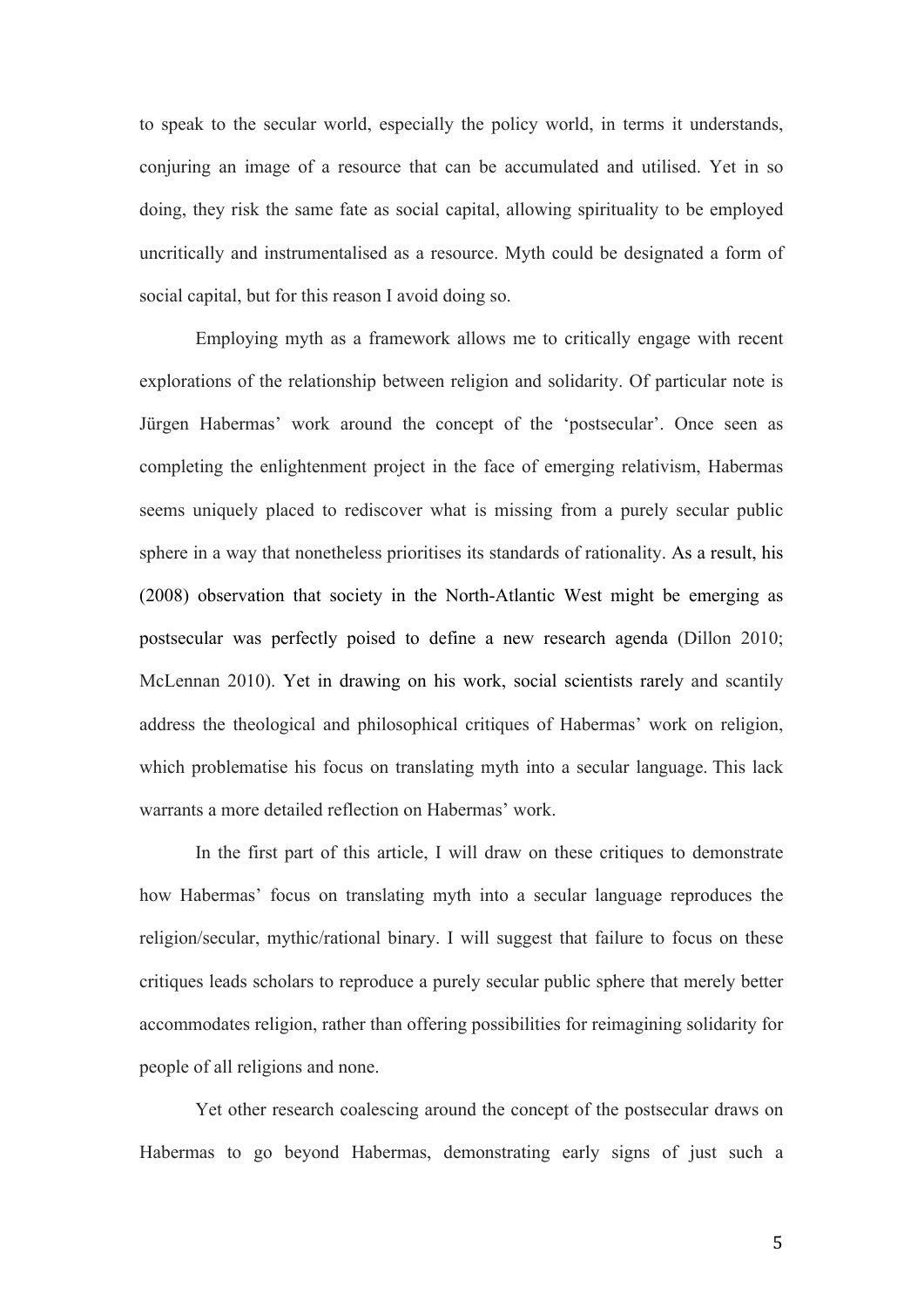reimagining. By way of exploring the contribution of this research, I develop the work of Olson, Hopkins, Pain and Vincett (2013), to distinguish between research into the postsecular, postsecularity and postseclarism. Research into the postsecular, I suggest, constitutes the exploration of trends in the religious landscape – and specifically not a reimagining of the role of myth in developing solidarity within this landscape. Research into postsecularity, on the other hand, explores how organisations and individuals navigate the ambiguities and ambivalences associated with this landscape in seeking to develop solidarity. It is this research that points to possibilities for postsecularism: a politics that better encapsulates the way that people imagine solidarity.

In the second part of this article, I critically explore these developments. I suggest that although they offer useful concepts, these approaches fail to provide a clear alternative to a purely secular public sphere.

In the third part, I seek to offer such an alternative. Drawing on findings from an ethnographic study of two groups seeking to develop solidarity in religiously plural settings, one Christian, one postsecular, I suggest the following five points. First, myth is a means of conjuring possibilities for a better world – not of making logically or empirically falsifiable claims about the world we currently live in. Second, myth is primarily performed, embodied in the way that a life is lived, rather than rationally argued. These two aspects suggest that myth cannot be translated into a secular language, but nor need it be: Third, myth itself, rather than secular rationality, is key to respect for plurality. Fourth, rather than putting the onus on the beholders of myths to rationally translate them, it might be just as easy to imagine the outsider suspending their disbelief to partake in the performance of a myth and to judge it on the basis of the kinds of behaviours it produces. Finally, since belief in myth can be radically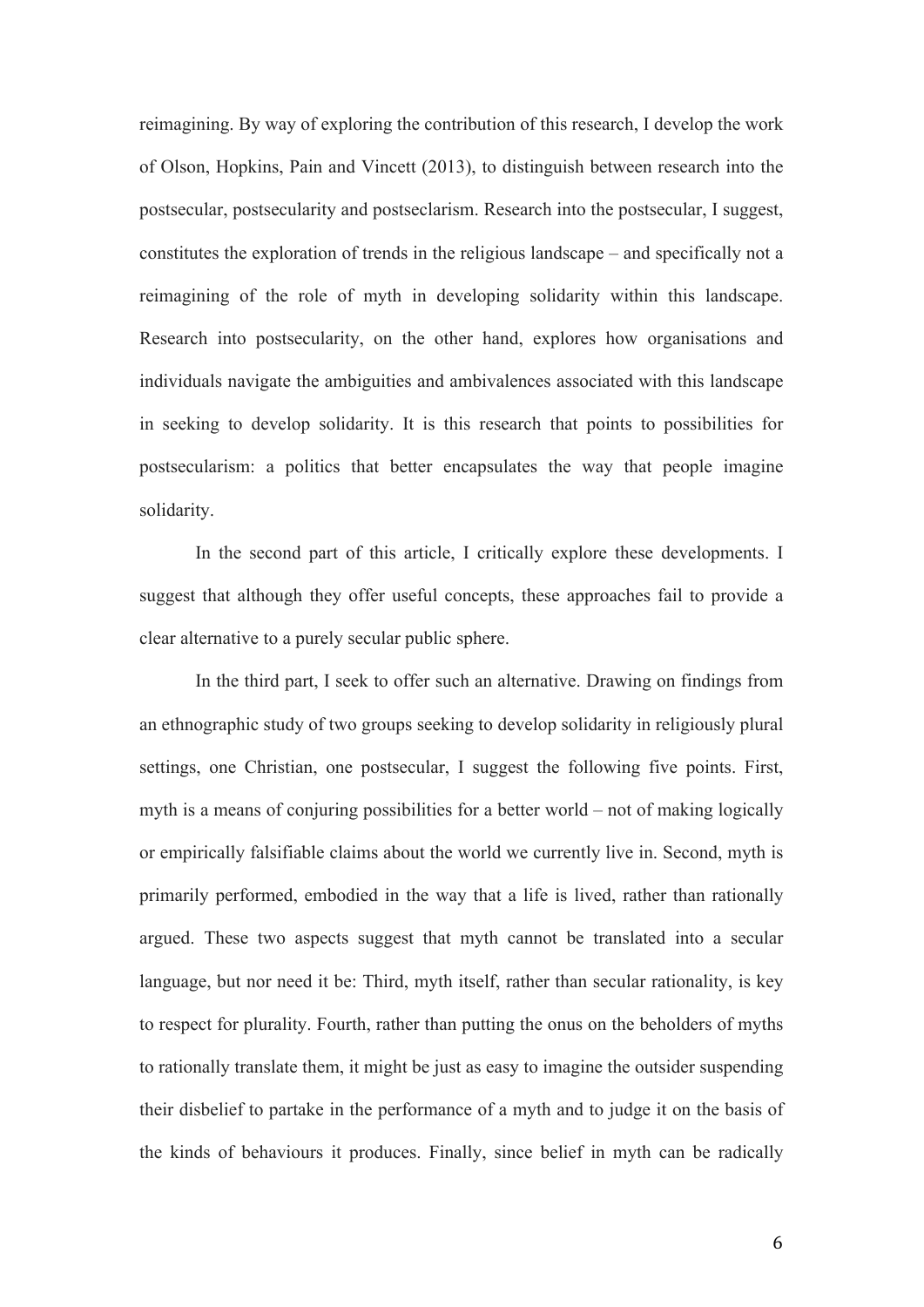reflexive, the inclusive construction of myth through the performance of consensus can itself produce solidarity in a way that rational consensus cannot. This performed consensus becomes the cornerstone of what I call performative postsecularism.

#### **An awareness of what is missing?**

That Habermas' early work reproduces a religious/secular, mythic/rational binary is widely recognised amongst social scientists and only needs cursory restatement. Habermas' (1985) *Theory of Communicative Action* offers a genealogy of the transition from religious myth to secular rationality that interweaves an objective claim regarding a historical shift from religious myth to secular rationality with a normative claim that this is the only plausible social order in a religiously plural setting:

The validity basis of norms of action changes insofar as every communicatively mediated consensus depends on reasons. The authority of the sacred that stands behind institutions is no longer valid per se. Sacred authorisation becomes dependent instead on the justificatory accomplishments of religious worldviews (1985: 89).

Habermas treats a rational consensus as standing over and above the sacred, and as the means by which it is judged. Less acknowledged is the continuation of this attitude in his later work. In 'An Awareness of What is Missing', Habermas stresses that: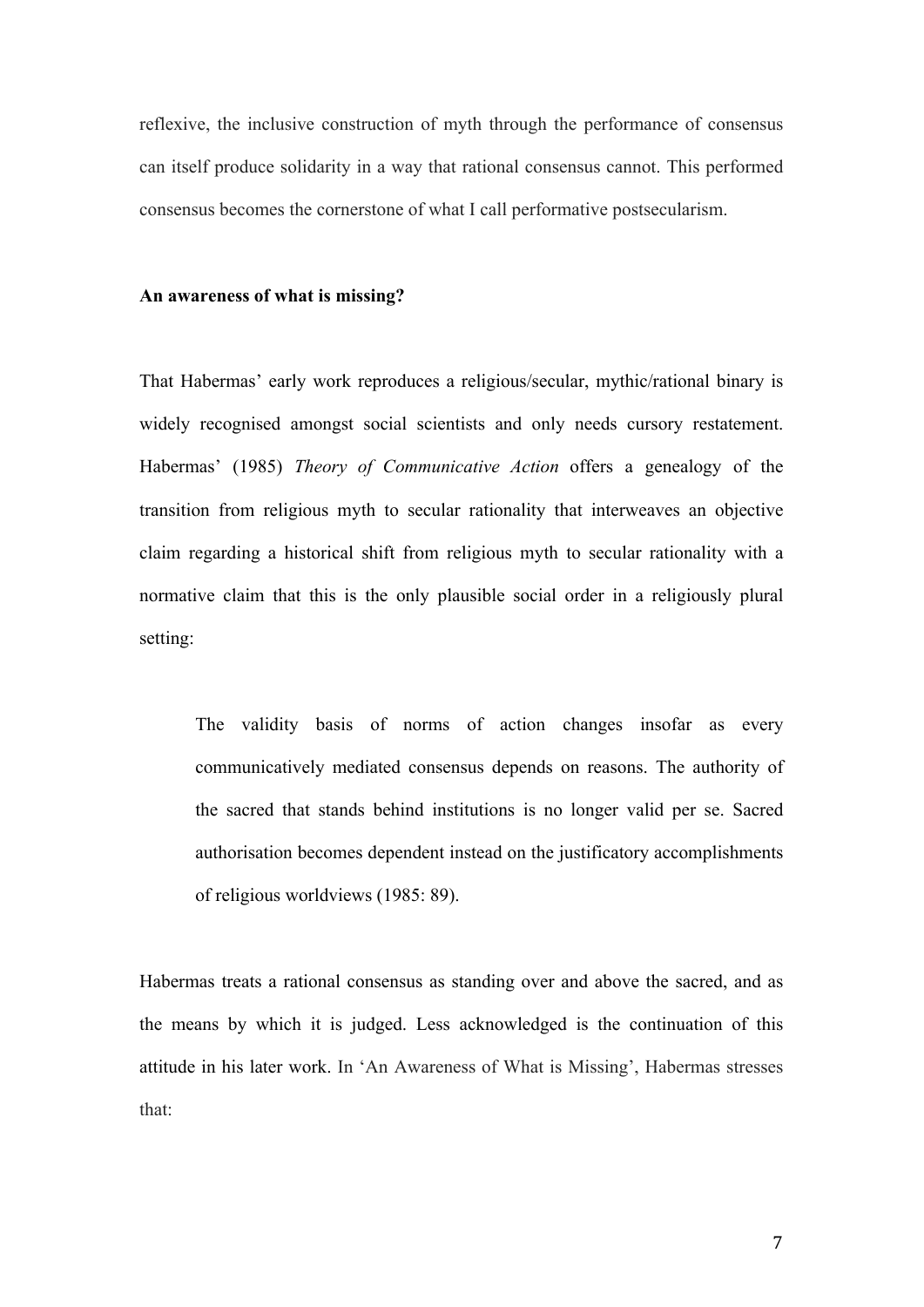Practical reason fails to fulfil its own vocation when it no longer has sufficient strength to awaken, and to keep awake, in the minds of secular subjects, an awareness of the violations of solidarity throughout the world, an awareness of what is missing, of what cries out to heaven  $(2010a: 19)$ .

If Habermas' lament demonstrates an awareness of what is missing, his solution falls short. Habermas solution is to assert that a secular state ought not to impose 'asymmetrical obligations on its religious citizens' (2010a: 21). To put this another way, a secular state must better accommodate its religious citizens. Thus Habermas moves from a seeming awareness of what is missing to a solution that neglects any reimagining of how to engage either religious or nonreligious people.

Habermas gets closer to demonstrating his awareness of what is missing when he says that '[t]he encounter with theology can remind a self-forgetful, secular reason of its distant origins in the revolution in worldviews of the Axial Age' and thereby provide 'dimensions of a reasonable personal self-understanding which have been abandoned too hastily' (2010b: 82). This is reminiscent of an argument in *Religion in the Public Sphere*, in which Habermas suggests that '[r]eligious traditions have a special power to articulate moral intuitions, especially with regard to vulnerable forms of communal life. In the event of the corresponding political debates, this potential makes religious speech a serious candidate to transporting possible truth contents' (2006:10). Here, more than simply seeking to accommodate religions, Habermas seems to be suggesting that they have unique understandings of how we live together as humans that can provide new insights for secular reason.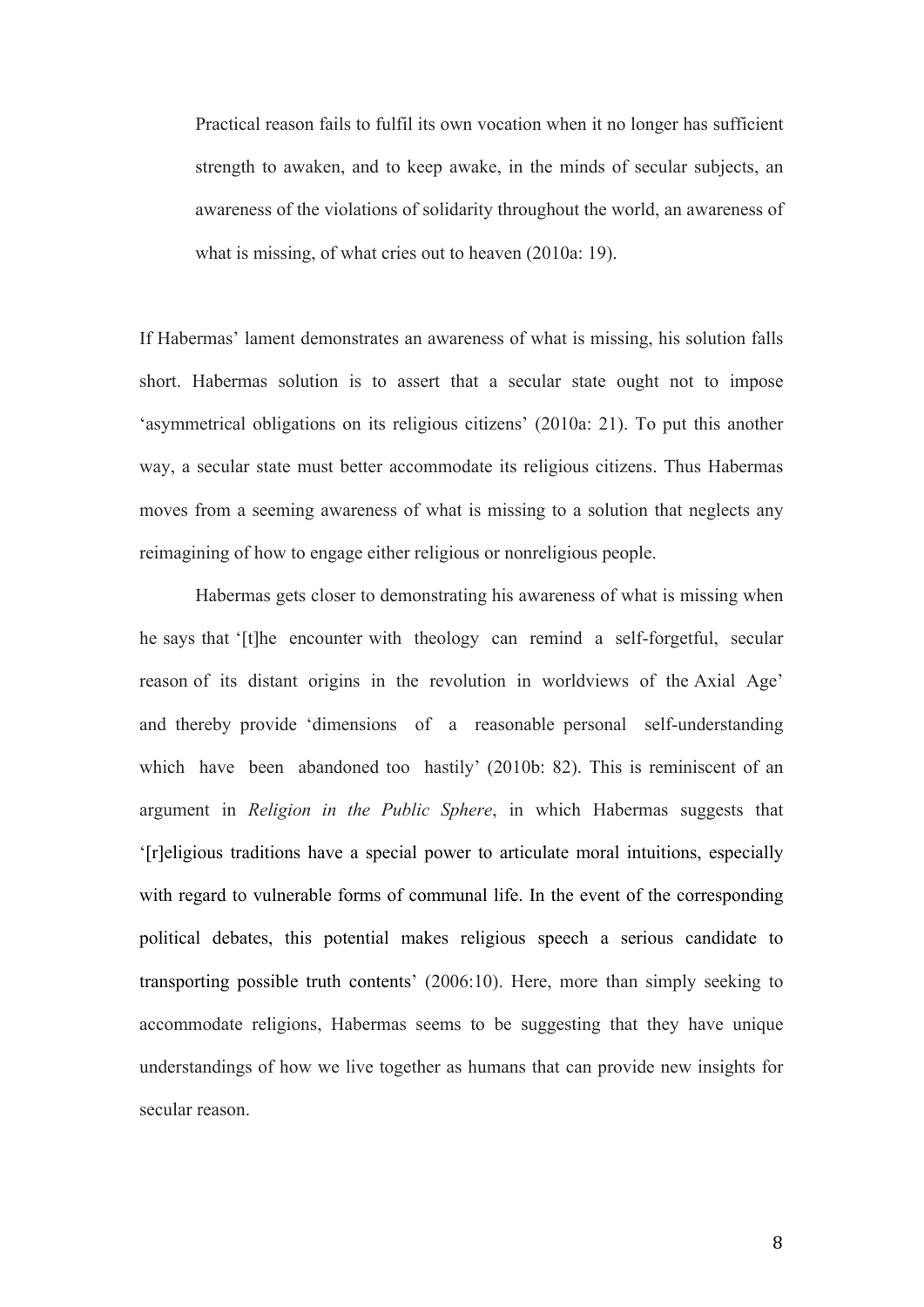These arguments seem undermined, however, by Habermas' neglect of how these reflective processes will play out in reality, alongside his insistence that this type of reflection has less validity in the public sphere. Habermas continues to speak of 'the cognitive advance from *mythos* to *logos*', as though the latter is qualitatively better, and elsewhere stresses that myth must be translated into a 'secular language'. (2010a: 17; 2011: 25). The problem here is that Habermas is neglecting the intimate relationship between *mythos* and alternative visions. From the lens of the religious/secular, mythic/rational binary, everything that does not conform to a secular language is myth. Thus when *mythos* is subjected to a translation process, it is in fact being justified in terms of a different narrative, and so loses the very thing that gives it its power: namely, the claim to a different way of living together. The mythic element is the point; it acts as a creative leap in the way that the world is imagined. To translate a different way of imagining reality into the terms of reality as we know it is not just difficult or counterproductive – it is absurd. This is a point widely recognised by theologians and philosophers, but rarely addressed by social scientists heralding Habermas' postsecular turn (see Calhoun, Mendieta and VanAntwerpen 2013). From here on, I will use the term 'secular language' to connote the idea of a rational realm that stands above myth and acts as the basis on which it is judged.

With *"The Political"*, Habermas revises this position only by distinguishing between a formal public sphere, which connotes legal processes, and the informal public sphere, which is supposedly everything else. In the case of the former, 'the potential truth contents of religious utterances must be translated into a generally accessible language before they can find their way onto the agendas of parliaments, courts, or administrative bodies and influence their decisions' (2011: 25-26). In the case of the latter, religion is allowed to thrive.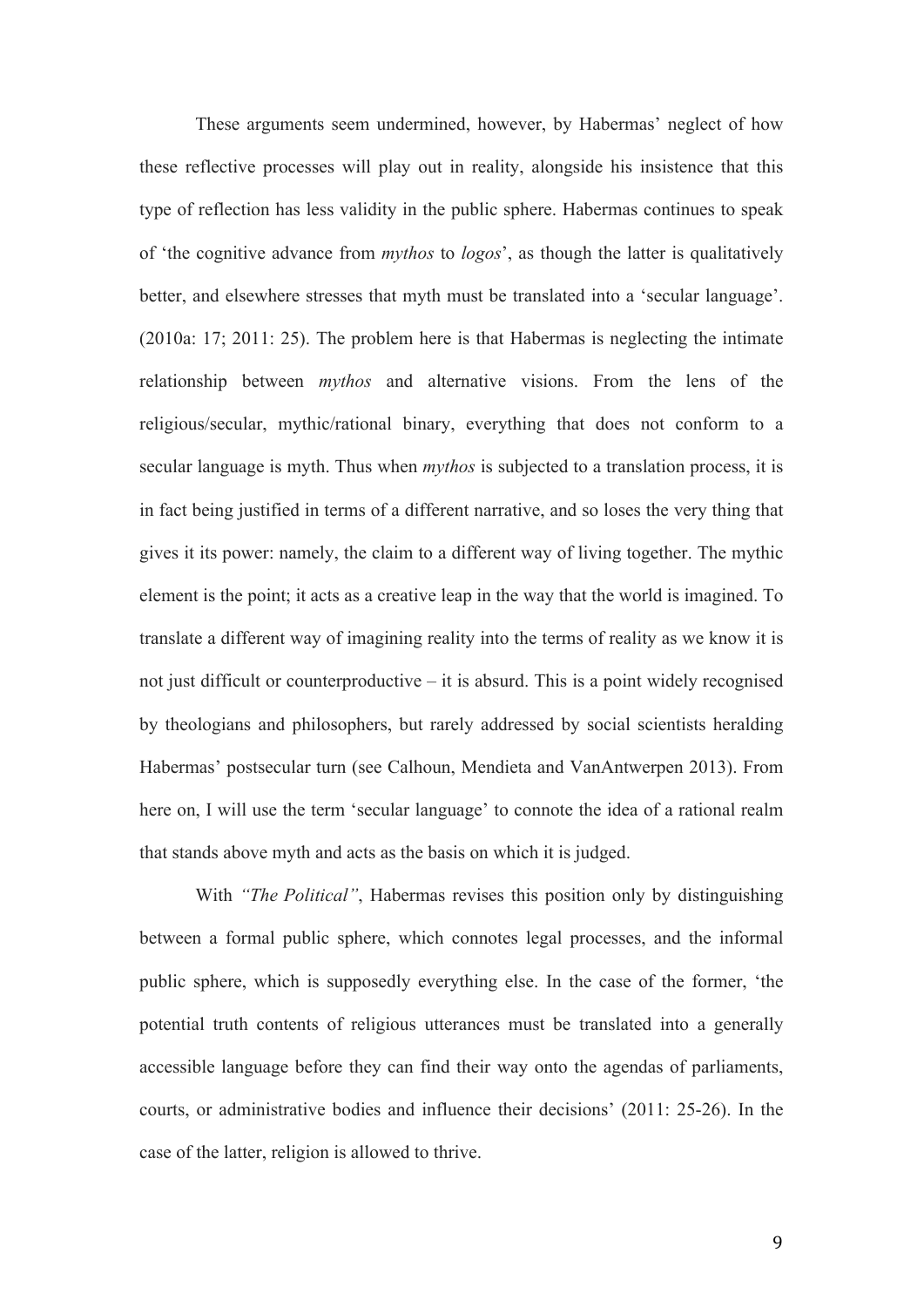Two further problems emerge at this point, one analytical, the other practical. The analytical problem, of which Habermas himself seems to be aware, is to point out the mythic (Christian or otherwise) underpinning of many secular arguments (See Williams 1999). Once this is recognised, there can be very little distinction between religious and secular arguments. The practical problem is that the distinction between the formal and informal public sphere is far more blurred than Habermas would allow. Where, for instance, does a publicly funded university or school sit? What would the role of myth be like in such an institution? What kind of shared myths would be permissible to be cultivated? More than a spurious example, public education is particularly worth mentioning since it provides a key place in which the next generation is formed; that same generation that Habermas, and I, hope will play a role in cultivating solidarity. In this time of political uncertainty, Habermas is not only consigning the formal public sphere to further demise as people become further alienated, but as the informal public sphere increasingly takes centre stage, he is equally neglecting the need for a deeper questioning of the role of religion and nonreligion within this sphere. To leave this role unquestioned is problematic. It is thus with these shortcomings in mind that I turn to the next section.

## **From the postsecular to postsecularity and postsecularism: inklings of another way**

Inspired by but not beholden to Habermas' explorations of the postsecular, a number of researchers have begun to explore what might be referred to as postsecularity and postsecularism (Beaumont and Baker 2011; Cloke and Beaumont 2013; Cloke, Sutherland and Williams 2015; Mavelli 2012; Nilsson and Tesfahuney 2015;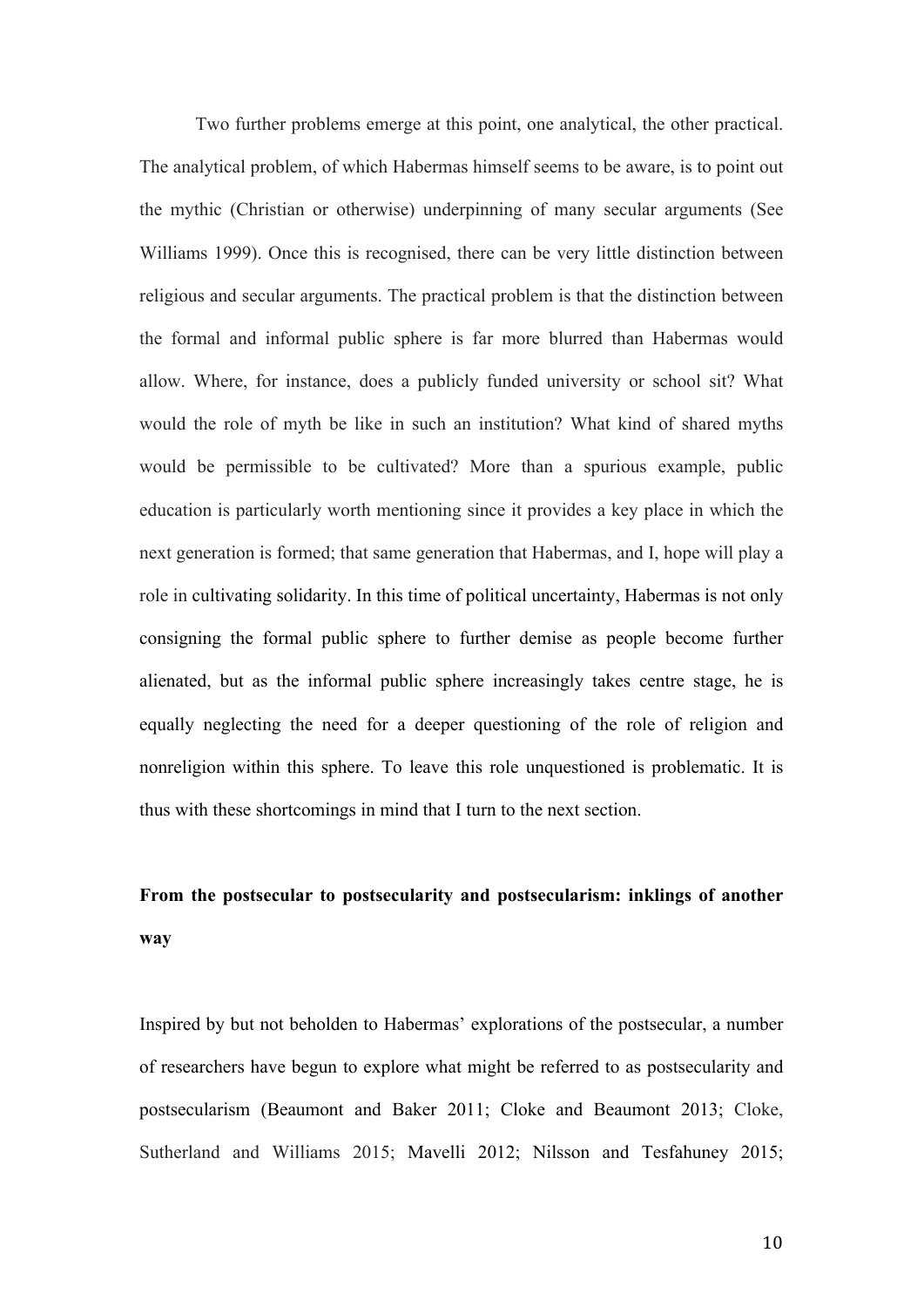Williams 2015). This research explores the way that people navigate the ambiguities and ambivalences associated with working with people of different religious and nonreligous backgrounds to develop solidarity, and extrapolates from these to possibilities for a new politics that better encapsulates these processes.

This research has proved particularly useful in stressing the willingness of religious actors to turn from differences in dogma to similarities found in performance. Much of the research, moreover, deliberately frames its enquiry with a mind to offering new ways of imagining solidarity. Yet two problems remain. First, I will suggest that by observing that people display a *willingness* to turn from dogma to performance, this research risks suggesting that rational construction is ontologically prior to myth, and that myth is something problematic that can be put to one side in favour of performance. Second, the majority of the research focuses on how religious organisations and individuals, as well as some nonreligious individuals within these organisations, approach a messy religious and nonreligous landscape defined as postsecular, rather than exploring how nonreligious organisations and actors do so. In focusing primarily on religious organisations and individuals, this research potentially reproduces the religion/secular, mythic/rational binary in two ways. First, it risks placing the onus on religious actors to shift their discourses and practices. Second, it neglects how nonreligious actors may be disillusioned with a purely secular idea of the public sphere.

A central theme pervading almost all of the research in this area is what Cloke (2010) calls 'postsecular rapprochement'. For Cloke and Beaumont (2013: 2), postsecular rapprochement is a process whereby religious and nonreligious individuals 'display a willingness to work together to address crucial social issues [...] and in so doing to put aside other frameworks of difference involving faith and

11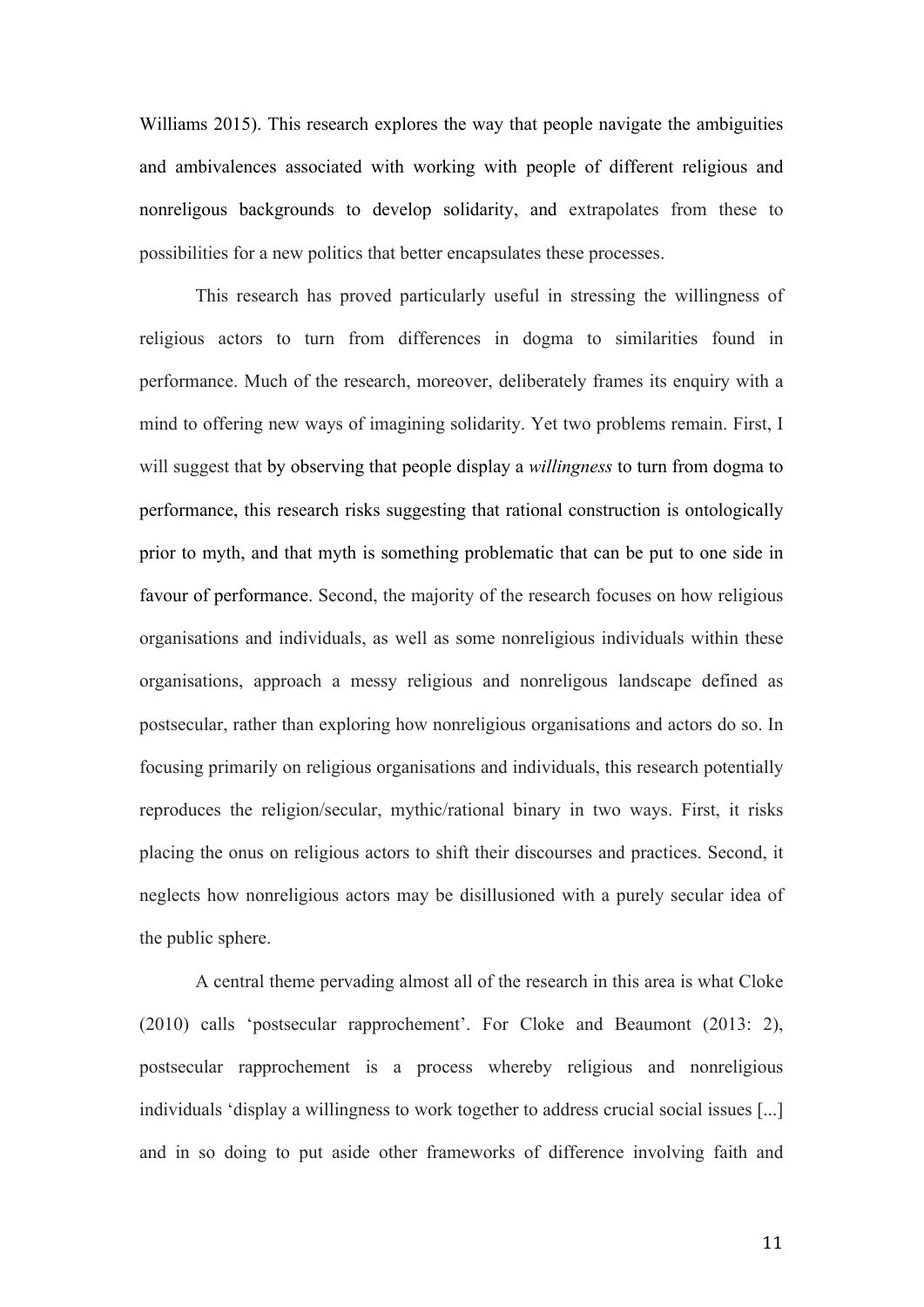secularism'. They suggest that, more than the mere 'incorporation of religious capital into neoliberal governance', postsecular rapprochement demonstrates 'both an expression of resistance to prevailing injustices under neoliberal capitalism, and an energy and hope in something that brings more justice for all citizens' (2013: 1; 6). They point to particular spaces that 'cry out for "something to be done about something"' (Ibid.). Drawing on Beaumont and Baker (2011) they explain that these spaces create a sense of liminality 'in which citizens are able to journey from the unshakeable certainties of particular world-views [...] to the unknown real and imagined spaces of rapprochement' (2013: 7; 9). These spaces thus draw out 'values at the heart of which lie significant points of ethical convergence between theological, ideological and humanitarian concern': this is what Cloke and Beaumont call 'crossover narratives' (2013: 8; 15).

Postsecular rapprochement thus demonstrates an emergent reflexivity on the part of religious organisations and individuals, as well as amongst nonreligious individuals interacting with those organisations. In particular, religious actors display a willingness to 'go beyond a practice of faith-by-dogma in order to explore the potential of faith-by-praxis' (Cloke and Beaumont 2013: 15). Nilsson and Tesfahuney (2015: 19-20) too stress that performance, rather than rational articulation, provides a key means through which individuals navigate the messiness of a religious and nonreligious landscape. Williams (2015: 199) goes further, suggesting that by acknowledging that 'different ethical precepts performatively elicit distinct affective registers' religious and nonreligious actors are able to 'recognise the salience of beliefs-in-action'. Mavelli (2012: 1059) uses the concept of performance to critically develop Habermas. He suggests that by focusing on religion as cognitive, Habermas neglects modes of embodied resistance. This focus on performance thus challenges

12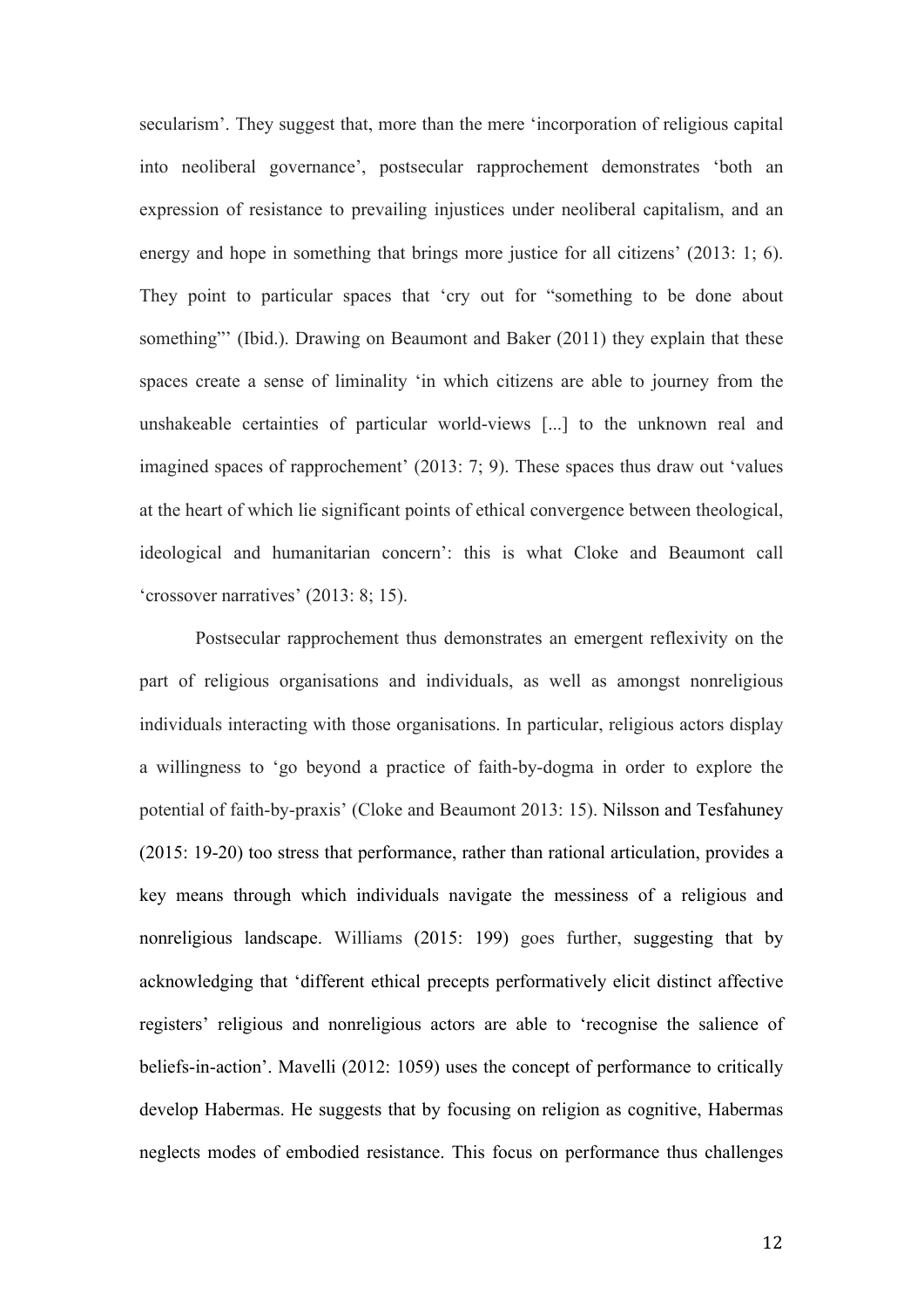the religious/secular, mythic/rational binary by moving the debate away from differences found in abstractions and towards possibilities of convergence found in practice. Yet it only begins to do so. The observation that people display a *willingness*  to turn from dogma might be read as suggesting that myth is epiphenomenal, and that only rational construction is valid. Moreover, this approach risks reifying myth as something inherently dangerous that must and can be bracketed to enable a turn to performance. Yet I will suggest, first, that myth is more flexible than dogma implies; and second, that myth cannot be put to one side since rather than representing the imagination, myth is constitutive of the imagination.

Moreover, as Cloke and Beaumont are aware, it is unclear whether postsecular rapprochement yet extends to a fundamental critique of a purely secular public sphere such as might enable secular organisations to reimagine solidarity (2013: 15. See also Baker and Miles-Watson 2008). To put this point another way, research has focused too much on how 'religion has found its public voice again', as well as how nonreligious individuals interact with this development, rather than on how a secular public sphere may rediscover myth (Cloke, Sutherland and Williams 2015). Postsecularity, the way that organisations and individuals navigate the postsecular landscape to develop solidarity, does not yet entail postsecularism, a reimagining of how politics might encapsulate these new modes of navigation. For this, we require a more systematic exposition of the way that religious and nonreligious actors alike inclusively imagine solidarity in a messy religious and nonreligious landscape.

# **Towards performative postsecularism: a model for inclusively imagining solidarity in a messy religious and nonreligious landscape.**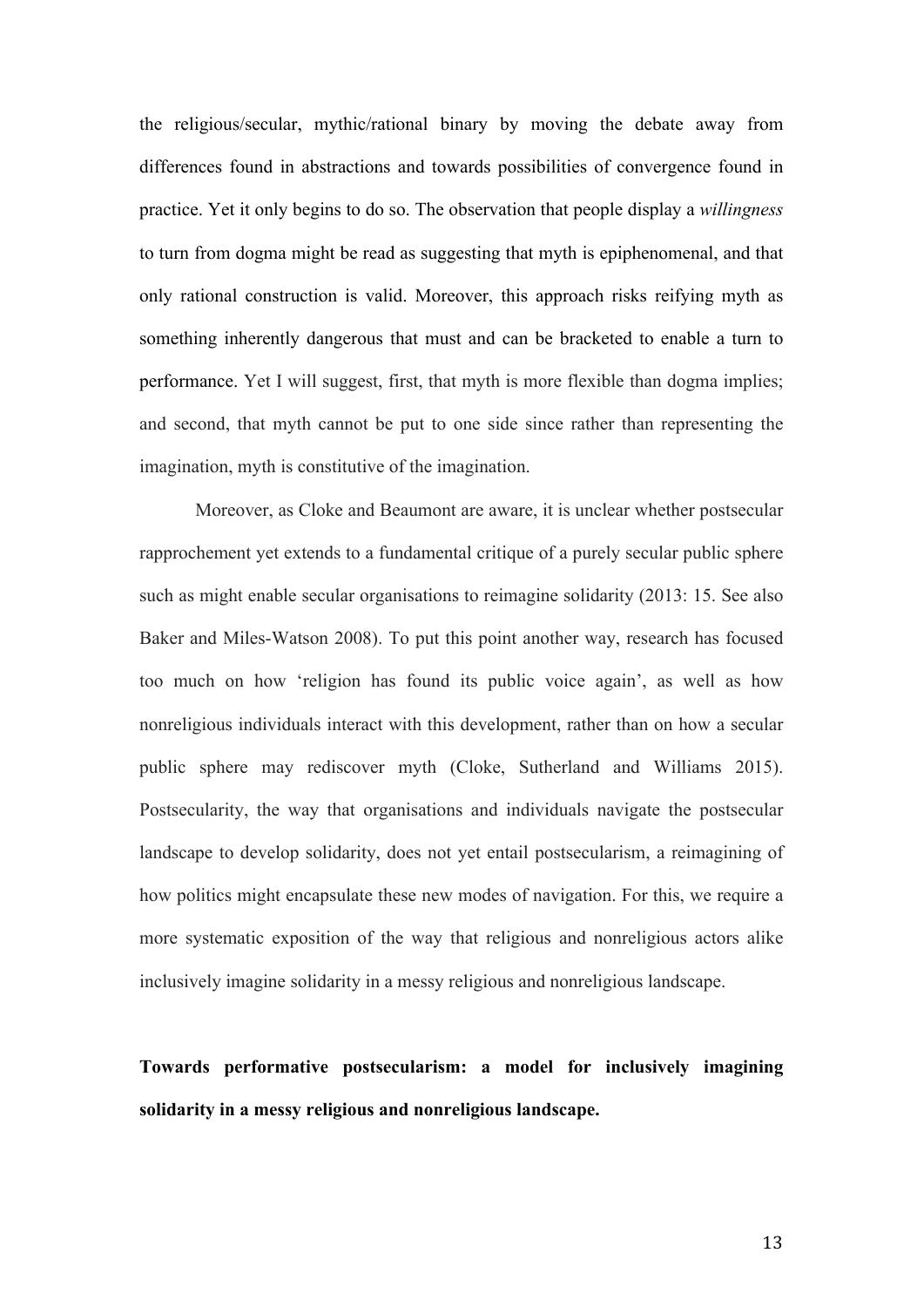In the first section I explained that insofar as it relies on Habermas, research into the postsecular is caught in a paradox: religion, by Habermas' own admission, is one of the last forces standing to inspire solidarity in a world cloaked in practical reason, void of imaginative concepts. And yet religion will only be valid insofar as it conforms to this same practical reason, thereby losing its own imaginative capacity. In the second section, I demonstrated how research into postsecularity and postsecularism is beginning to push through this paradox by demonstrating the way that religious and nonreligious actors are able to think about faith as a performance with implications for action, rather than as a rational argument.

In this section, I seek to contribute to these theoretical developments by offering a more systematic exposition of the way that religious and nonreligious actors alike inclusively imagine solidarity in a messy religious and nonreligious landscape. I will make five points:

- 1) Myth is a means of conjuring possibilities for a better world not of making logically or empirically falsifiable claims about the world we currently live in. Belief in myth can be a radically reflexive or as-if act entailing that the beholder 'holds faith' with a myth, and is inspired by the myth to carry out certain performances of solidarity (Seligman, Weller, Puett and Simon 2008).
- 2) Myth is primarily performed, embodied in the way that a life is lived, rather than rationally argued.
- 3) With regard to respect for plurality, the translation exercise of myth into a secular language is unnecessary, since rationality is not the primary means through which actors recognise the other – rather, myth itself is the key, and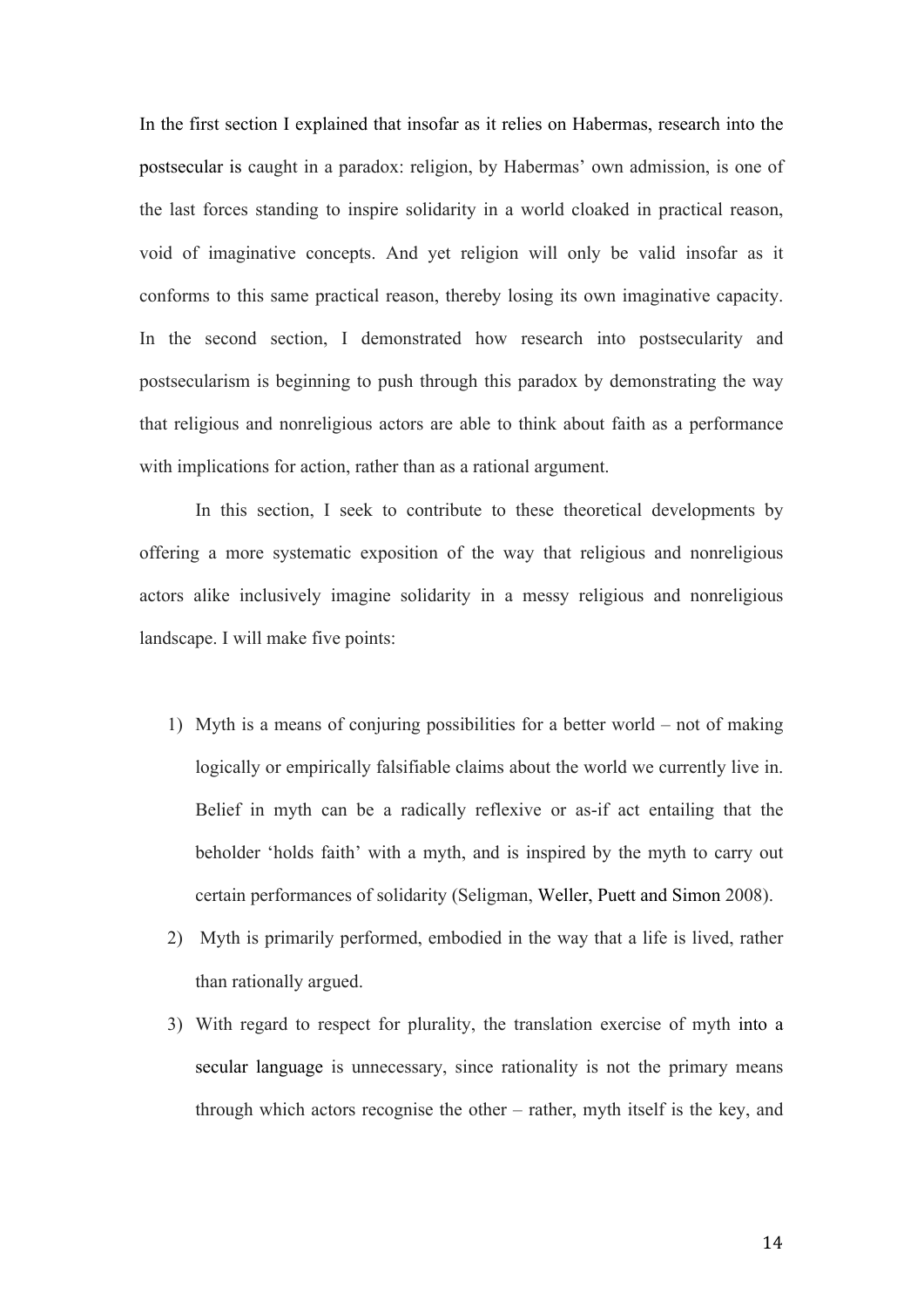religious and nonreligious actors alike are fully capable of reflexively evolving their myths to include others.

- 4) Rather than putting the onus on the beholders of myths to translate them, it might be just as easy to imagine the outsider suspending their disbelief to partake in the performance of a myth and to judge it on the basis of the behaviours it produces.
- 5) Since belief in myth can be radically reflexive and even subjunctive, the inclusive construction of myth can itself produce solidarity in a way that rational consensus cannot.

I conclude by suggesting the suspension of disbelief as an alternative for drawing on the power of myth to inspire solidarity. Rather than forcing religions through a prism on the other side of which they have lost all of their power, this new methodology seeks ways of opening up to various religious and nonreligious myths by exploring them *as if we believed*: taking a journey from *mythos*, through to practice, and judging visions not by their rationality, but by their power to inspire solidarity in religiously plural settings.

In order to make these points, I will draw on five sets of stories. All of these stories are derived from an ethnographic study of two groups, one Christian (Christians on the Left, or CotL), one postsecular (London Citizens, or LC), seeking to develop solidarity in the religiously plural context of London, UK. Research with these two groups was undertaken as part of a larger study of groups indicatively representing key post-war paradigms for developing solidarity: Christian, secular, multi-faith and postsecular. Here I focus on these two groups in order develop comparative insights. I spent four months with each group between 2012 and 2014 as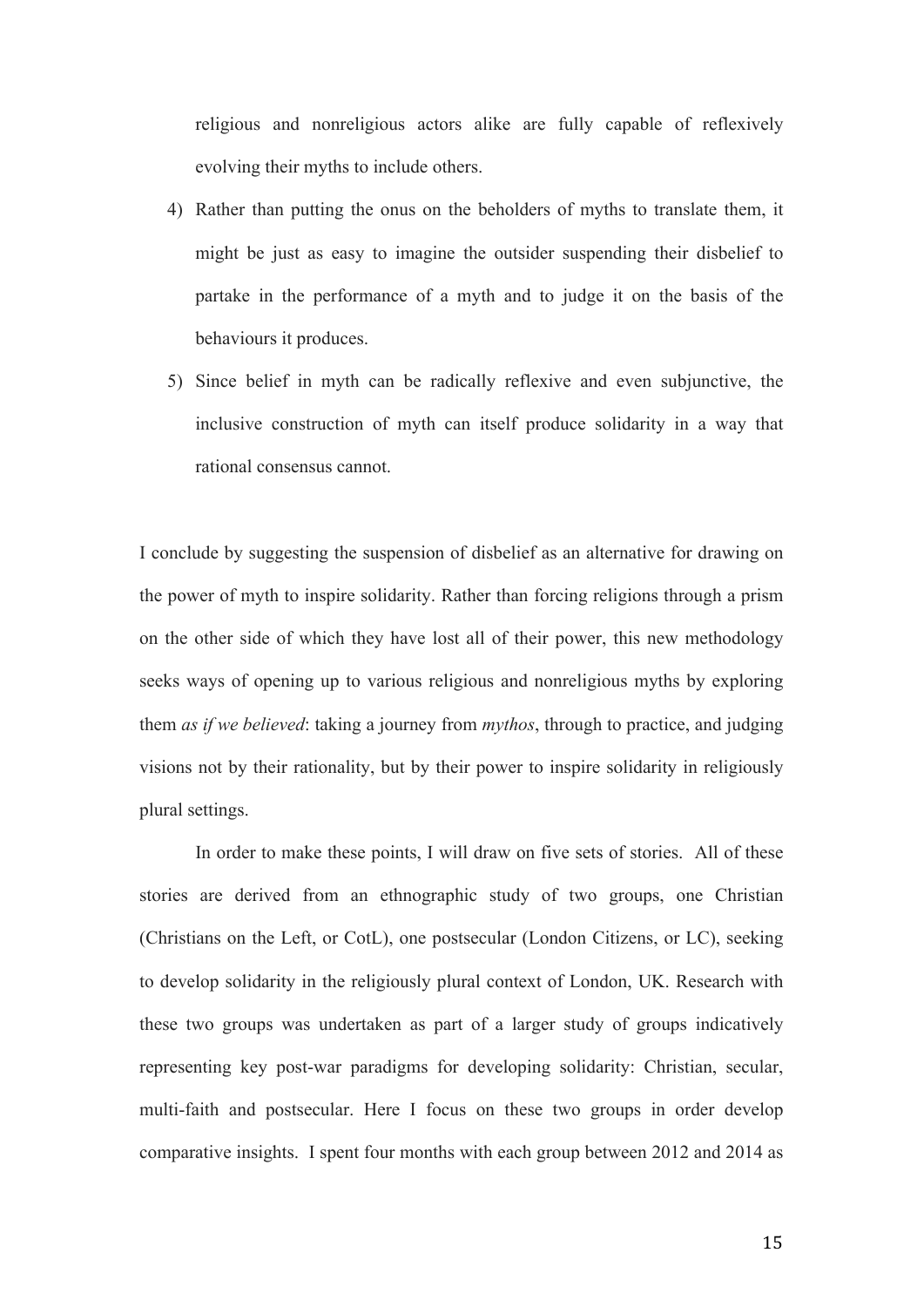a participant observer, combining extensive field notes and interviews with leaders, employees, volunteers and effected members of the public.

CotL is a movement within the British Labour Party seeking to connect theological ethics with conventional political engagement. CotL is rooted in Christian Socialism and all of its staff are Christian. LC is a broad-based community organisation, which works with religious organisations, from churches to synagogues, mosques to gurdwaras, and nonreligious organisations, from trade unions to schools, to empower civil society. While LC was founded by a Quaker, it does not explicitly associate itself with a particular religious vision. The organisation moreover involves a number of nonreligious staff. It is in this sense that I preliminarily describe LC as postsecular, though I hope that my description of their practices further explains this choice.

Rather than presenting two discrete case studies, I focus on developing a systematic exposition of my argument. The first three points draw on examples from each case study to provide contrastive insight. Points four and five build on these insights to take one case study each. Point four provides autoethnographic observations of postsecularity at CotL. Point five draws on these observations to explore possibilities of performative postsecularism observed at LC.

#### *1) Myth as conjuring: the sphere of heaven and the world as it should be*

Sitting in the office of the leader of the British Labour Party, I asked Ralph, a senior member of CotL in his early forties, what motivated him in his work: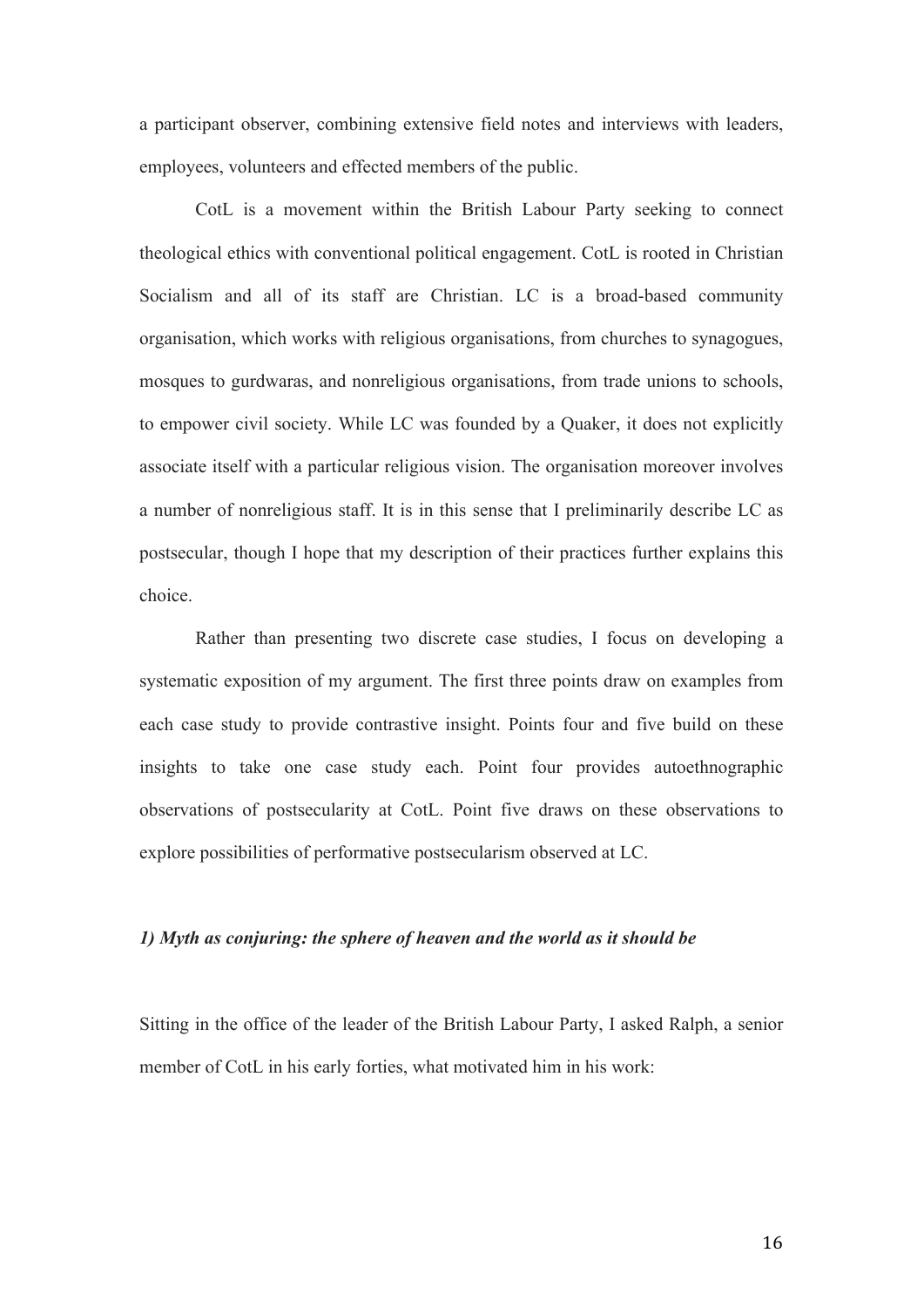Pretty simply […] it is a belief that ummm the Christian call is to be a partner in […] the mission of God [...] which I believe is seeing the restoration, redemption and reconciliation of all things in creation to the creator

[...] If you imagine a ven-diagram [...] there's this kind of sphere of heaven and the sphere of earth and [...] there's this beautiful little intersection where there is love and joy and compassion and justice and mercy and you see [...] little bits of heaven or what ever you might call it in moments that happen in and out of every day [...] and the belief that there will be a day when those two spheres are actually fused [...] and that is what we are working towards [...]

Christians talk about demonstrating the kingdom, demonstrating that perfection in the way that we live now and living in expectation of it, living in hope of it.

A Christian myth regarding the sphere of heaven is Ralph's key motivation. He is inspired by this myth to imaginatively engage with the possibility of a very different world, and it is this very different world that motivates him. The idea of translating this into a secular language seems not to make sense. Ralph is making a creative leap to what Seligman, Weller, Puett and Simon (2008) have called an as-if world. Ralph is not motivated by the logic underlying what he says but by the specific power of the Christian myth to flare his imagination.

Perhaps more striking than this example drawn from a religious actor, however, is that a similar reliance on myth can be observed amongst non-religious actors too. In my time at LC, I soon realised that while Ralph was inspired by the idea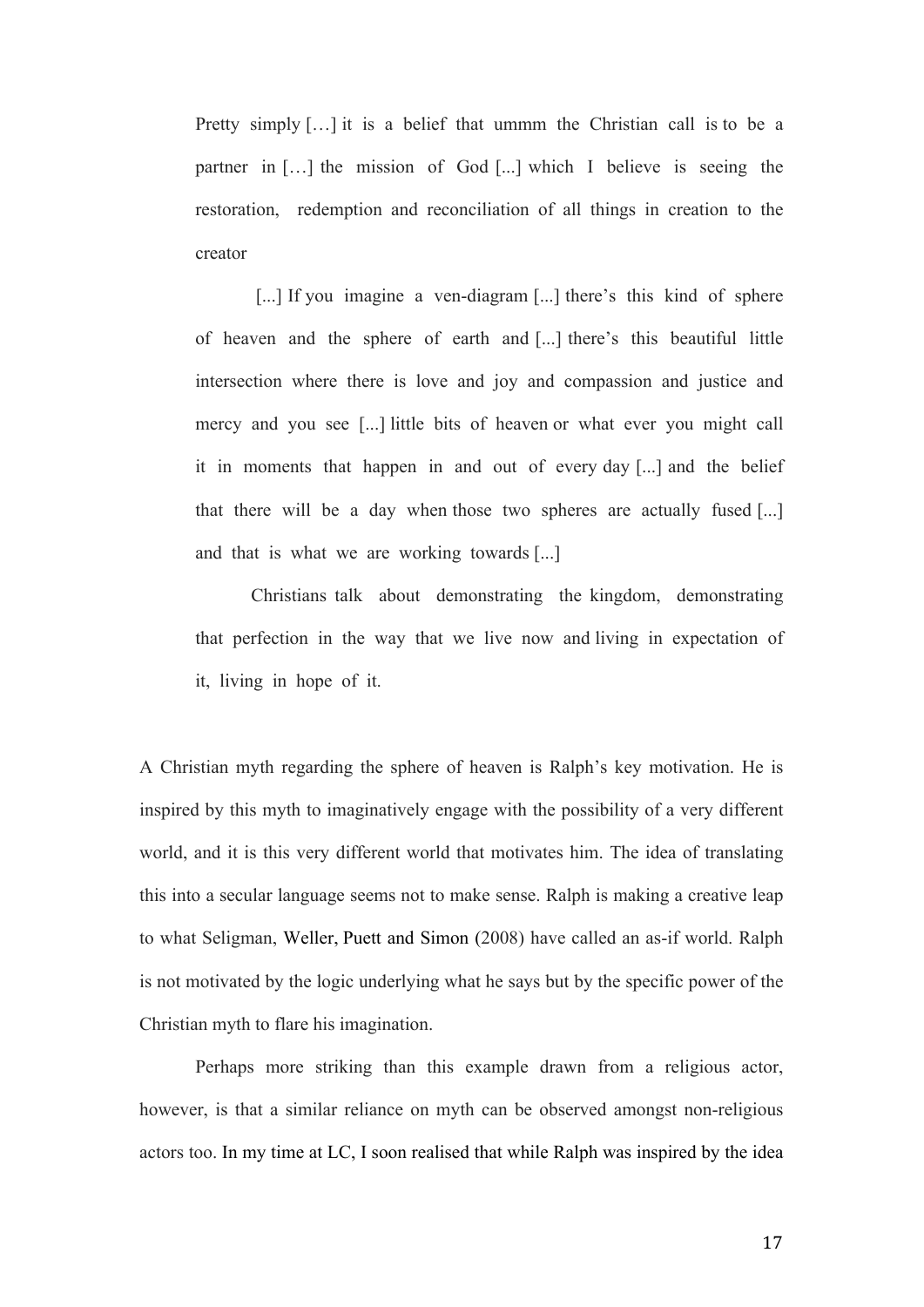of heaven, Sally, Nick and Aaron, all nonreligious, were inspired by bringing about the world 'as it should be'. 'Moving from the world as it is to the world as it should be' is a key mantra at LC. It is the means by which organisers envisage themselves and cope with working with all the complexities and oppressive institutions that they see around them: they can imagine a world that is better. And, like Ralph with heaven, each of them will remember little moments when they see a window into that world as it should be – or indeed as it should not be. Members are moreover encouraged to develop their own personal myths. When I ask him if any particular beliefs motivate him to act, Aaron explains that:

I've never been one for values as they exist in particular words [...] The experiences I've had which are meaningful to me [...] Growing up...the massive gulf between the environments, the chances and the choices, the quality of life that different friends of mine had from different sides of the divide. So some of those friends were growing up in a council estate in Clapham Junction, on the 15th floor, with a single parent Mum who worked all the time, and a younger sister that they cared for. And they went to a school where sometimes the classes were so disrupted that you couldn't really learn [...] And then, I think of other friends I had, who were growing up in a 2 million pound mansion house in Dulwich village, and they went to a private school, and when they turned 17 they got bought a car [...] So I guess you could say, yeah that's equality, I believe in equality, I believe in equality of opportunity...But those words aren't particularly...I don't hold them up, it's more the experiences.

18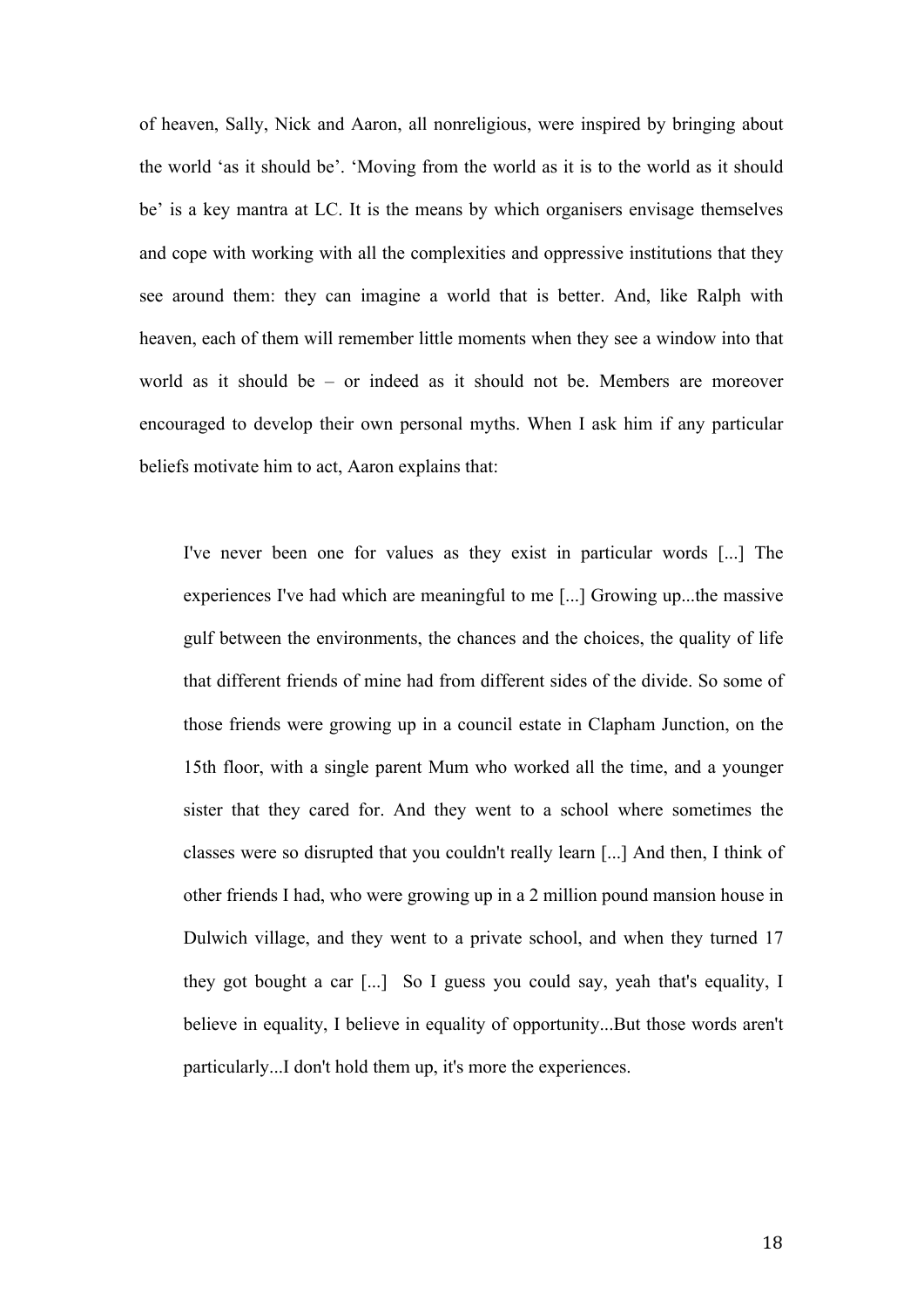Aaron explicitly states that the conjuring of emotive stories has a greater influence over his imagining of solidarity than does the rational content of equality. The telling of these stories is an embodied performance of solidarity. In this way, Aaron is able to push through the religious/secular, mythic/rational binary by developing and enacting his own secular myths.

Similarly, just as Ralph found inspiration in Jesus Christ, so Sally, Nick and Aaron found inspiration in various figures from history: in Saul Alinsky, the founder of community organising and Neil Jameson, the founder of LC; in more famous figures, such as Martin Luther King, Ghandi and Barack Obama; and in their own parents, and indeed sometimes their colleagues. They shared books, exchanged as gifts or simply borrowed, about the journeys of historical or famous figures that they wished to emulate, and they told stories of parents, siblings and friends. Members would seek to emulate these characters, adopting their practices, their style and their energy. While the figures emulated are often themselves religious, members make no mention of this identity in their discussion. Yet this emulation invokes Robbins' (2015) notion of exemplars; these figures transcend everyday reality and demonstrate the possibility of solidarity. Embodying the lives of these figures allows actors to imagine the possibility of solidarity.

At first sight, we might suggest that the observation of LC provides just the translation we have been looking for. Yet one must question whether the conjuring of a world as it should be, and holding faith with exceptional figures, fits within the kind of secular language Habermas has in mind. What these myths are expressing is an imagined world that is barely even fully explicated, let alone rationally construed or empirically observable. It is not an underlying logic that makes these myths appealing, but the imagination-inspiring language of the myths themselves.

19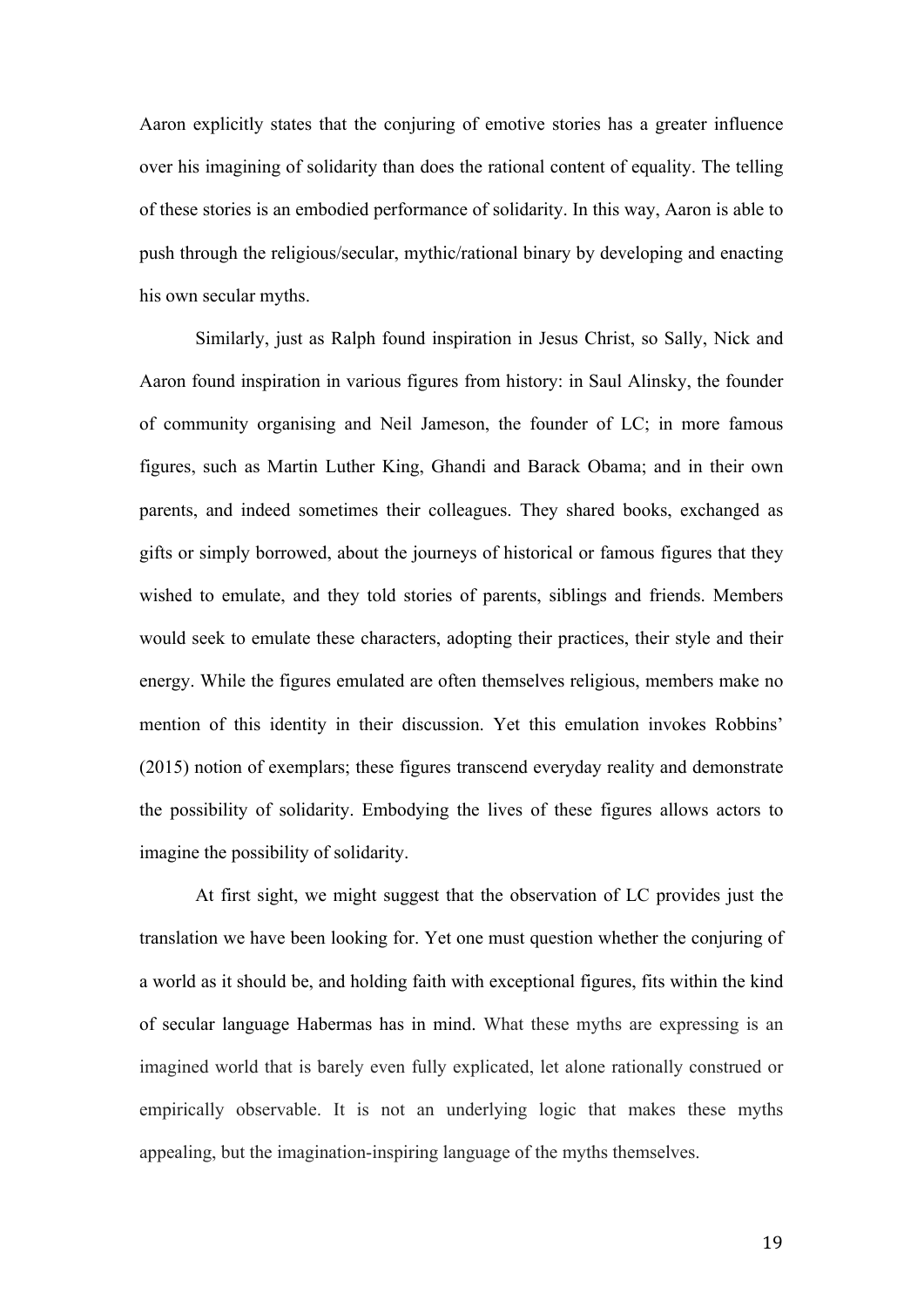## *2) Myth as performance: 'people will kind of see that I'm living in a different way'*

The previous set of stories sought to show that both religious and nonreligious sources of solidarity are primarily mythic. Now I want to show that they are primarily performative. I have already shown that research into postsecularity and postsecularism highlight how religious and nonreligious actors are beginning to focus on belief as performance rather than rational argument. Yet I suggested the focus on performance as 'a turn' risks casting rational construction as ontologically prior to performance. Here I offer an alternative approach. I conclude by suggesting that the key means of judging a myth may be the observation of the types of performances it inspires.

I return to CotL. At Portcullis House, Westminster, in which a number of MPs offices and parliamentary meeting rooms are located, Ralph, Dave and I had just finished a meeting with a prominent Christian MP. Struck by how deeply inspired this MP was by a Christian myth to work hard for his constituents, I quipped to Ralph and Dave that 'if I'd known all Christians were so good. I would have accepted I was Christian a long time ago'. Without missing a beat Ralph replied with a wry smile 'oh you didn't tell me you wanted to meet bad Christians. If you have time, we can show you plenty'. What is important here is that those who operate within a Christian myth, for whom it is the core of their inspiration, are nonetheless well aware that partaking in that myth is not a guarantor of goodness. Rather, only performances demonstrate goodness.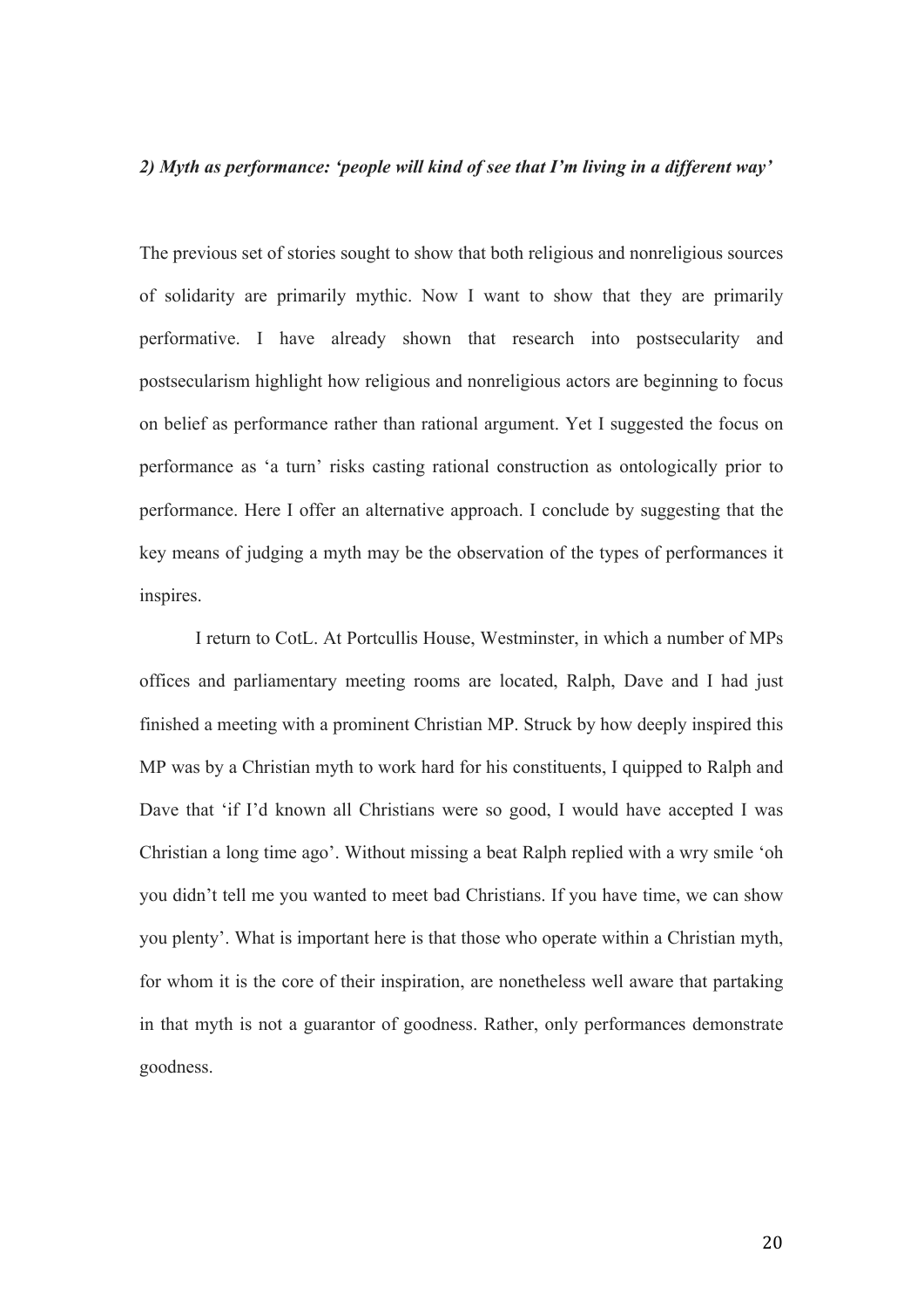In a conversation with Dave, he went a step further. For him, spreading his myth *as a myth* was senseless. Rather, his myth is embodied in the way that he carries out his life:

I would hope that in my workplace, in my home life, in my community, I live a life where I'm living a distinctively Christian life and people will kind of see that I'm living in a different way

And then think, start to think well [...] you know [...] why is he living in that w[ay] [...] or, you know, is that an example to follow? They don't necessarily have to um then go "Oh, he's living that way because he believes errr Jesus is the Messiah and I should go to church and read into that" ...it's more about actually how are you living, and can I follow that example? Can I be, kind of, more welcoming to people, more kinda, you know, be more approachable and open. Can I be more friendly, can I be more thoughtful...and just kind of leading that, leading by example.

While Dave himself is inspired by a Christian myth, he exhibits what might be called a performative evangelism, whereby he hopes to influence others not by spreading this myth, but by performing its implications and, in so doing, inspiring others to perform a similar role. By embodying myths, people themselves become exemplars.

A few possibilities can be unpacked from this. The first is that the Christian myth may not always operate in the ways assumed by secular theorists of the public sphere. On the one hand, myth is stronger than has been assumed. Putting myth to one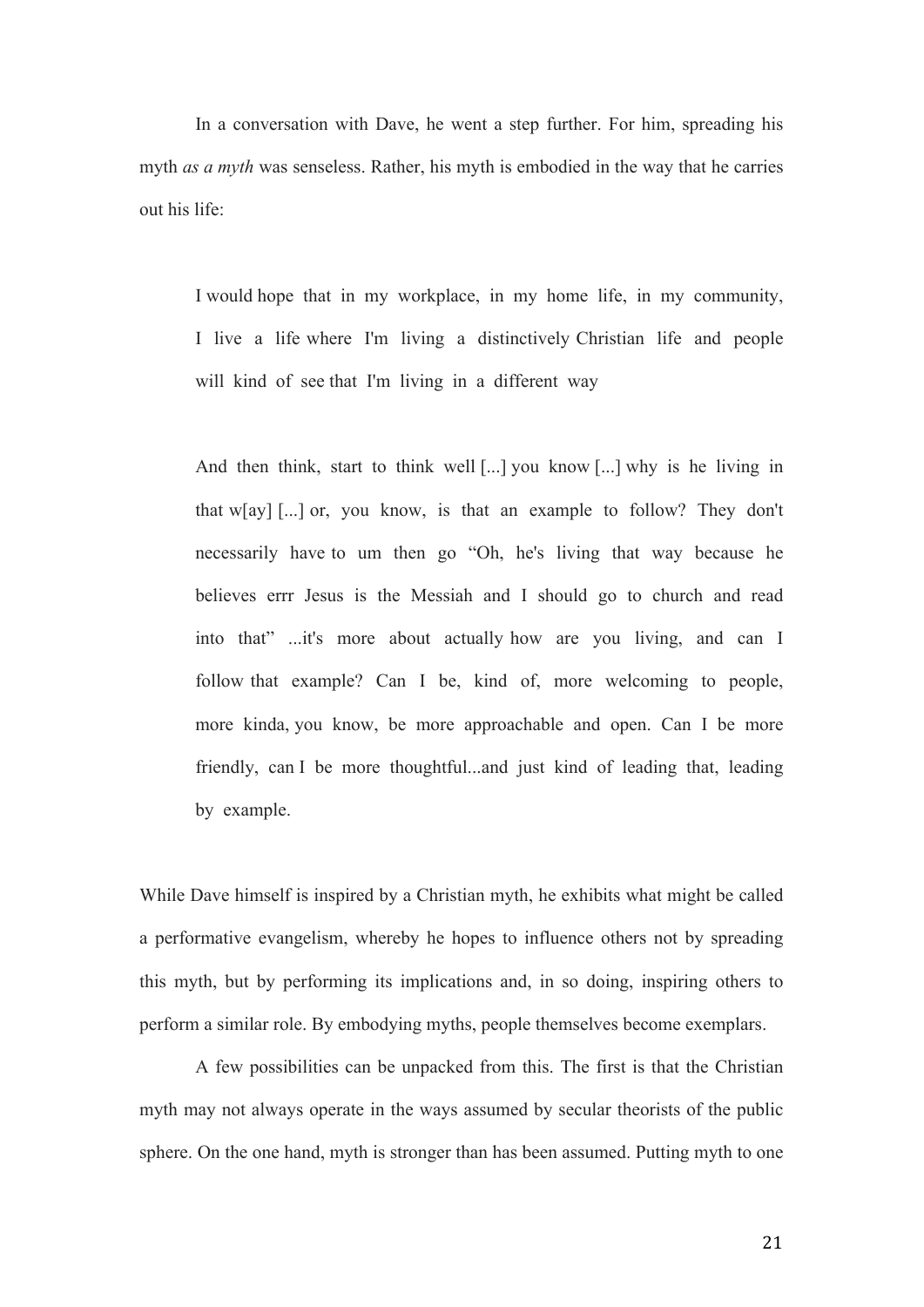side in order to enter into a neutral debate might not be feasible without undermining the impetus for solidarity. Moreover, beyond other research into postsecularity and postsecularism, Dave is not displaying a mere willingness to turn from dogma to performance. As has been suggested in Queer Theory, Dave's performance does not simply represent his identity, but is constitutive of it (Abes and Kasch 2007: 621). And yet this stress on performance as primary also makes myth weaker than otherwise assumed: actors do not insist on the hegemonic status of the Christian myth; rather, they hope to inspire people through action. The second possibility is that if the key to embracing this myth is through performance, the latter may be open to those that do not share in propositional beliefs, in this case, the belief that God 'exists'. The third is that it may not be necessary to judge the quality of discourse on the basis of its ability to adhere to a secular language, but rather on the basis of the kind of performances it inspires.

Observing LC takes us a step further. Aaron's story shared in the previous point exemplifies one of LC's essential tools for community organisers: having a story to tell about what led one to become an organiser. A key component of the story is that telling it ought to take less than a minute. The aim of the story is to motivate the storyteller and the listener alike to be involved in community organising. LC take a pragmatic approach about the story one develops. It does not have to perfectly represent the whole journey that led one to become an organiser. Rather, it should pinpoint certain emotive experiences that inspired the journey. There is, moreover, no judgement if a story changes. What is more, organisers help one another to develop an interesting and inspiring story. The point then is not to find a story that is rationally coherent or empirically valid, but one that inspires the right kind of performance. It is moreover worth noting that LC's stress on the telling of stories demonstrates a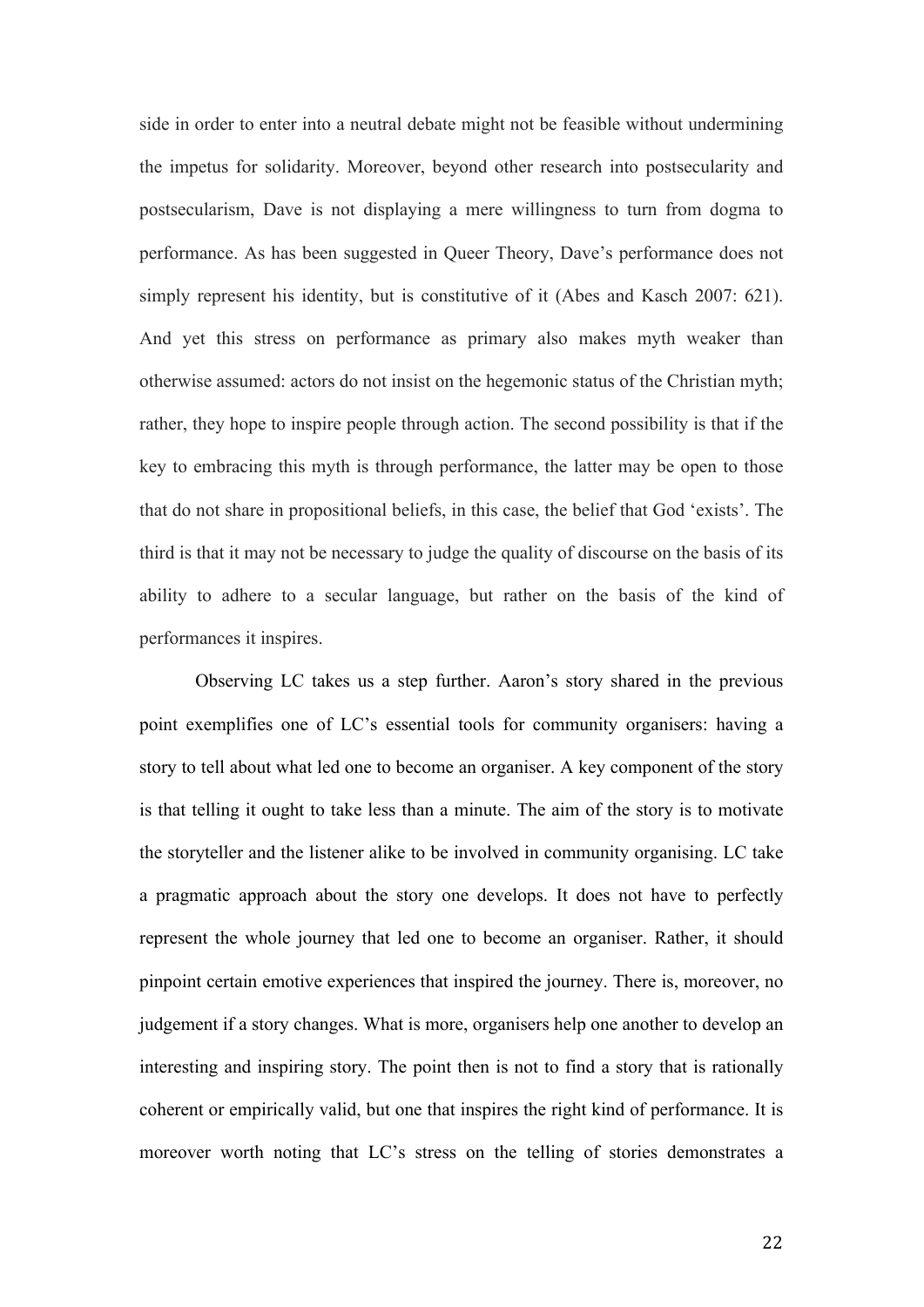reflexive awareness of the power of myth to inspire people and transform their behaviour. In this way, an organisation that is not overtly religious is able to appeal to nonreligious people who may feel disillusioned with a purely secular public sphere.

These findings suggest that it makes little sense to translate myths, which are developed without rationality in mind, into a secular language. The stories provided here demonstrate that for both religious and nonreligious sources of solidarity, performativity turns secular rationality's onus of truth on its head: an argument is not valid insofar as it conforms to rational standards, rather rationality is only valid insofar as it produces the right kind of performance. The rationality of myth is not in its logical or empirical falsifiability but in its observable capacity to ignite the imagination and change behaviour.

## *3) Myth as the lens for recognising the other: 'we all have faiths'*

Taken together, the first and second set of stories demonstrated the importance of myth, made manifest through performance, for both religious and nonreligious social actors. These actors were not seeking to spread their myth, but rather were inspired by their myth to spread a performance of solidarity. In the next set of stories, I explore how these same actors are able to recognise the other. I also illustrate that this is done not by drawing on a secular language, but through a language suited to their own myth. Actors are able and willing to stretch their myths not only in order to be inclusive, but also in order to learn from others' myths.

When asked if one requires Christian values in order to consistently engage in the same political and social processes as himself, Ralph answered: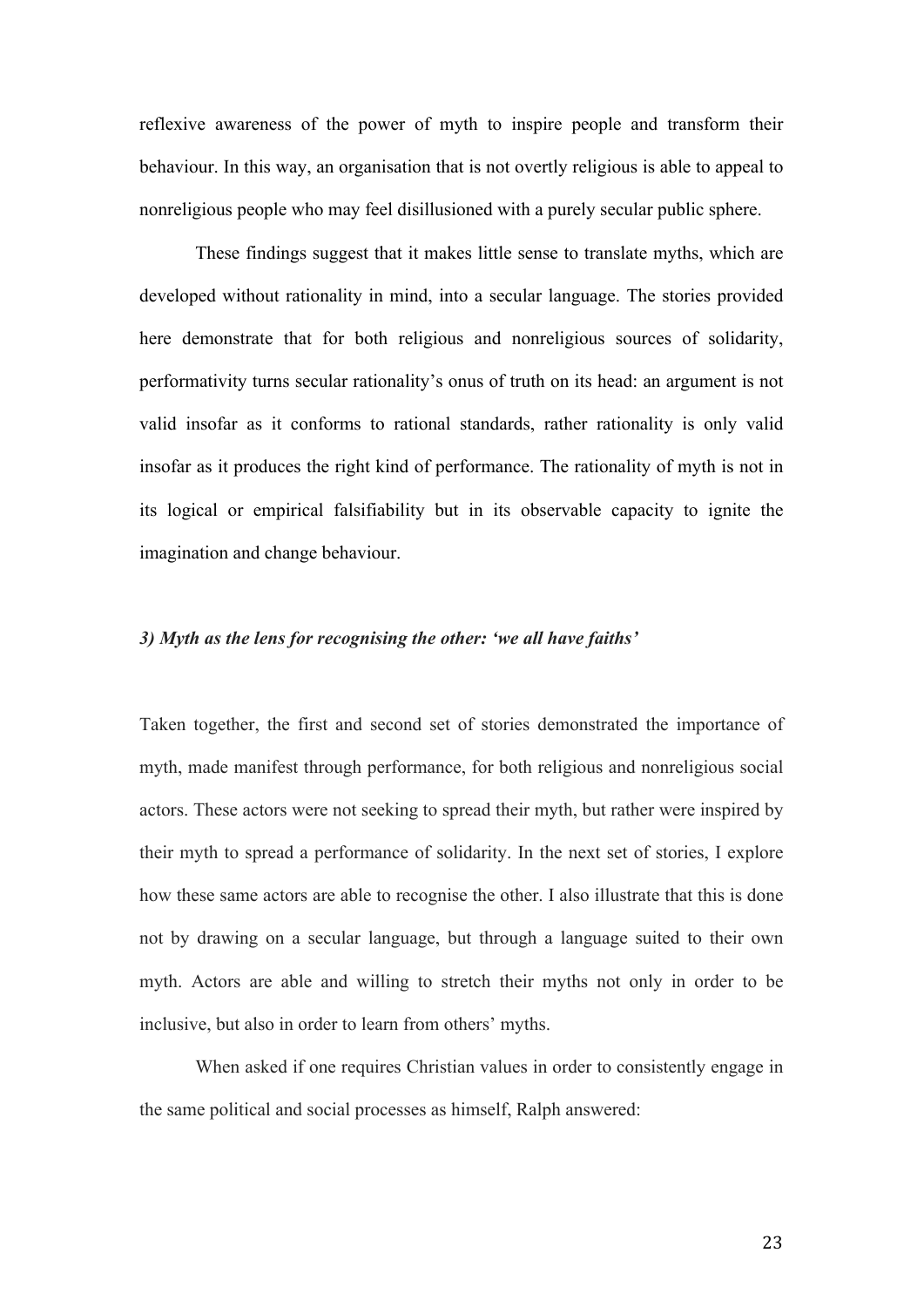I think absolutely no you don't have to have Christian values but then also that I don't believe in the phrase you have no beliefs whatsoever, I think we all have beliefs, I think we all have faiths [...] for folks to say that they're not, that we're not operating out of a belief system, just because they're not operating according to what we might call a more recognised belief system like Christianity, you know, or Islam, that to be put in a separate category to someone whose belief system that's been cobbled together from different things they've been exposed to [...] and I think that those are both equally belief systems that form their thinking.

What struck me about this sentiment was not merely the cognitive parity between religious and nonreligious beliefs, but the fact that this way of thinking has been imbibed by someone motivated by belief over and above rationality and who is therefore, by Habermasian standards, not fit to partake in discourse in the formal public sphere (Bernstein 2013: 158). Here it is clear that the source of solidarity is not the rational construction of shared moral principles, but the recognition of faith.

Perhaps more importantly, rationality did not appear to be the means through which nonreligious actors recognised or engaged with the other either. At LC, the nonreligious actors with which I worked took the notion of community organising itself as the key lens through which they recognised religious actors. When seeking to inspire religious actors, they would talk of how Jesus was a community organiser, or Muhammad was a community organiser. The actors take their own myth as community organisers and expand it to include positions they might otherwise feel uncomfortable with. This process goes further too. Once actors become comfortable with other myths, they are able to incorporate them into their lexicon, treating Jesus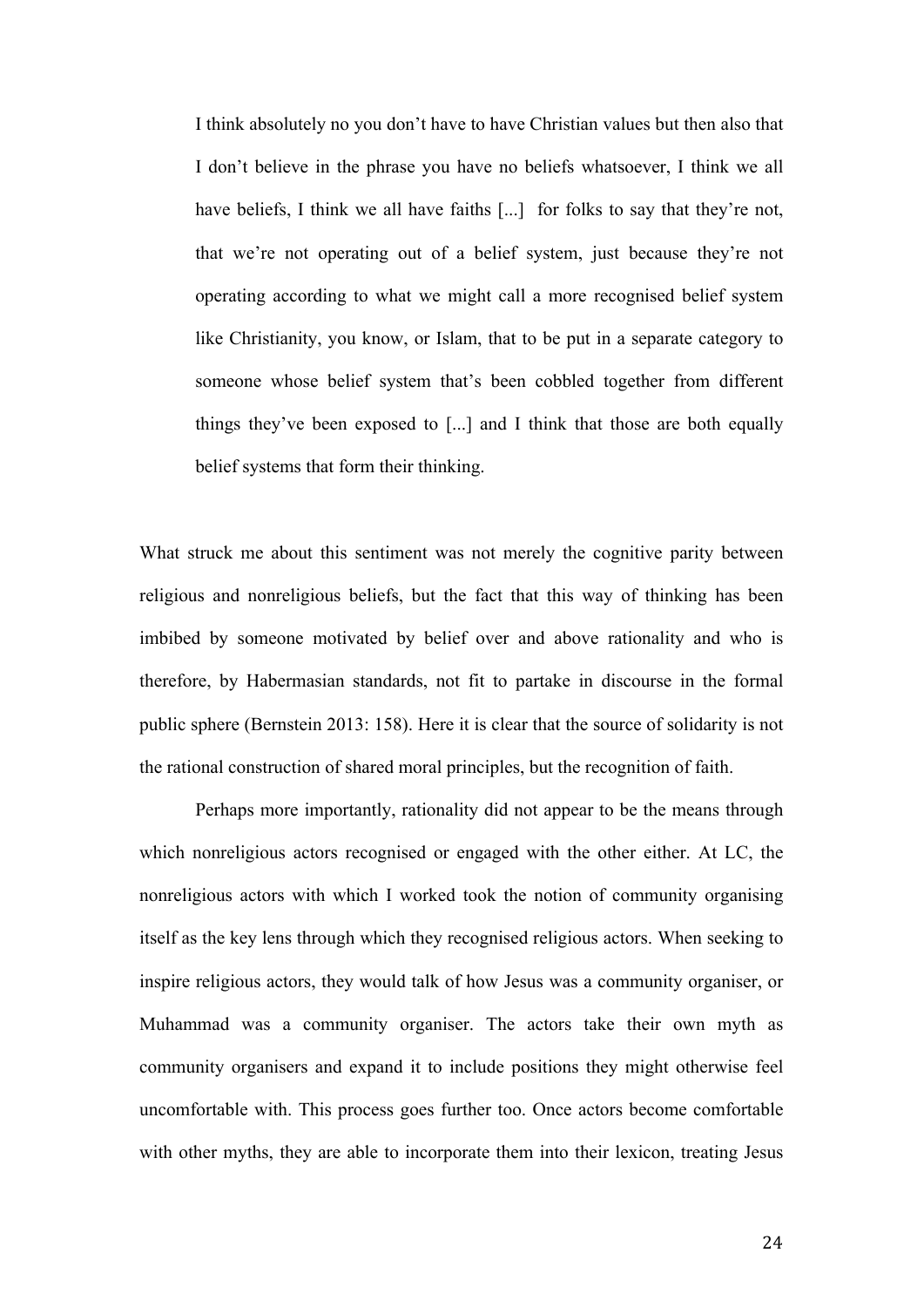and Muhammad themselves as exemplars that enable actors to imagine the possibility of solidarity.

Contra Habermas' suggestion that a pluralist society requires that motivations be translated into a secular language that forms the basis on which myths are judged, the stories above demonstrate that seeking a neutral language is not the means by which actors recognise the other. Rather, they do so by referring to the myths with which they are most comfortable, and by expanding those myths to include others. If the first two sets of stories demonstrated the difficulty of translating sources of solidarity into a secular language, this set of stories suggests that doing so may not be necessary.

The case of LC in particular demonstrates the beginnings of an alternative. Rather than treating rationality as ontologically prior to myth, and thus the basis on which myths are judged, actors incorporate other myths into their lexicon. MacIntyre (1981: xiii) suggests that the only way that people are able to understand others' myths is to become fluent in them. Instead of requiring an all-encompassing secular language from which to judge others' myths, actors at LC demonstrate a capacity for a multilingualism from which to incorporate and think in terms of those myths.

## *4) Suspending one's disbelief: 'isn't that divine intervention?'*

Given these findings that translation into a secular language may be neither possible nor necessary, in this section I draw on autoethnographic findings to tentatively explore an alternative: the suspension of disbelief to engage in the performance of a myth and *thereby* judge it. I show how I myself became drawn in by these insights, by the power of performance.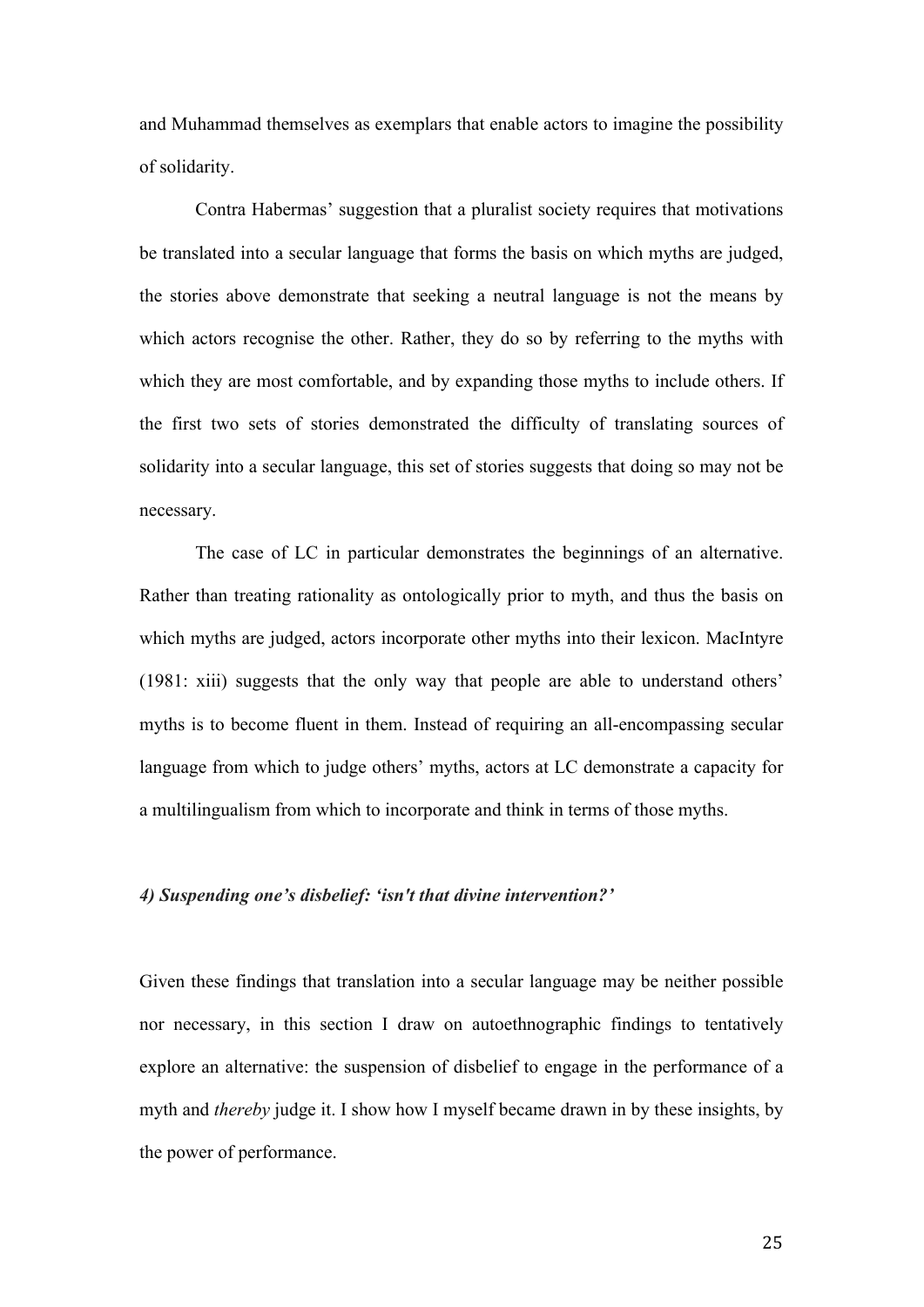In my time at CotL, I observed the Christian message as it carried through to action, and learnt the openness of these Christians to other narratives. As an atheist, I began to feel that discomfort, that fear and trembling, which comes when one's whole way of perceiving the world is threatened. Perhaps Dave's performative evangelism was slowly working on me. With time, I began to feel more and more Christian, but I could not go the whole way. I still interpreted the world in terms of a religion/secular, mythic/rational binary that treats the former as propositional, as making a claim to objective reality. This came to a head in a conversation with Dave which took place following a meeting which had closed with a prayer (which always made me feel uncomfortable and somewhat hypocritical): I explained to Dave that I was beginning to feel more Christian, but could not call myself a Christian because I did not believe in a God that could intervene in the world. Dave replied: 'do you believe that the stories of Jesus Christ can be transformative?' This utterly struck a chord with me. 'Yes' I said, almost reverently. 'Well isn't that divine intervention?'

One could take from this that Dave is playing a game of semantics, seeking to fool me into accepting his myth. Yet here one must remember that Dave was totally comfortable with my atheism because he could see that I engaged with the world in a similar way to him. So again, I was struck by the elasticity of Dave's Christianity. In some sense translation is taking place, but in the opposite direction: not only from a secular language to mythic narrative, but on the part of the listener.

Yet the key point to reiterate here is that the motivating factor is not the language in which ideas are cast, but the types of performance they produce. What had led me to be more open to persuasion was not Dave's narrative, but observing, as months before he had said he hoped others would, the different way that he was living. By suspending their disbelief, people may be able to judge myths less on the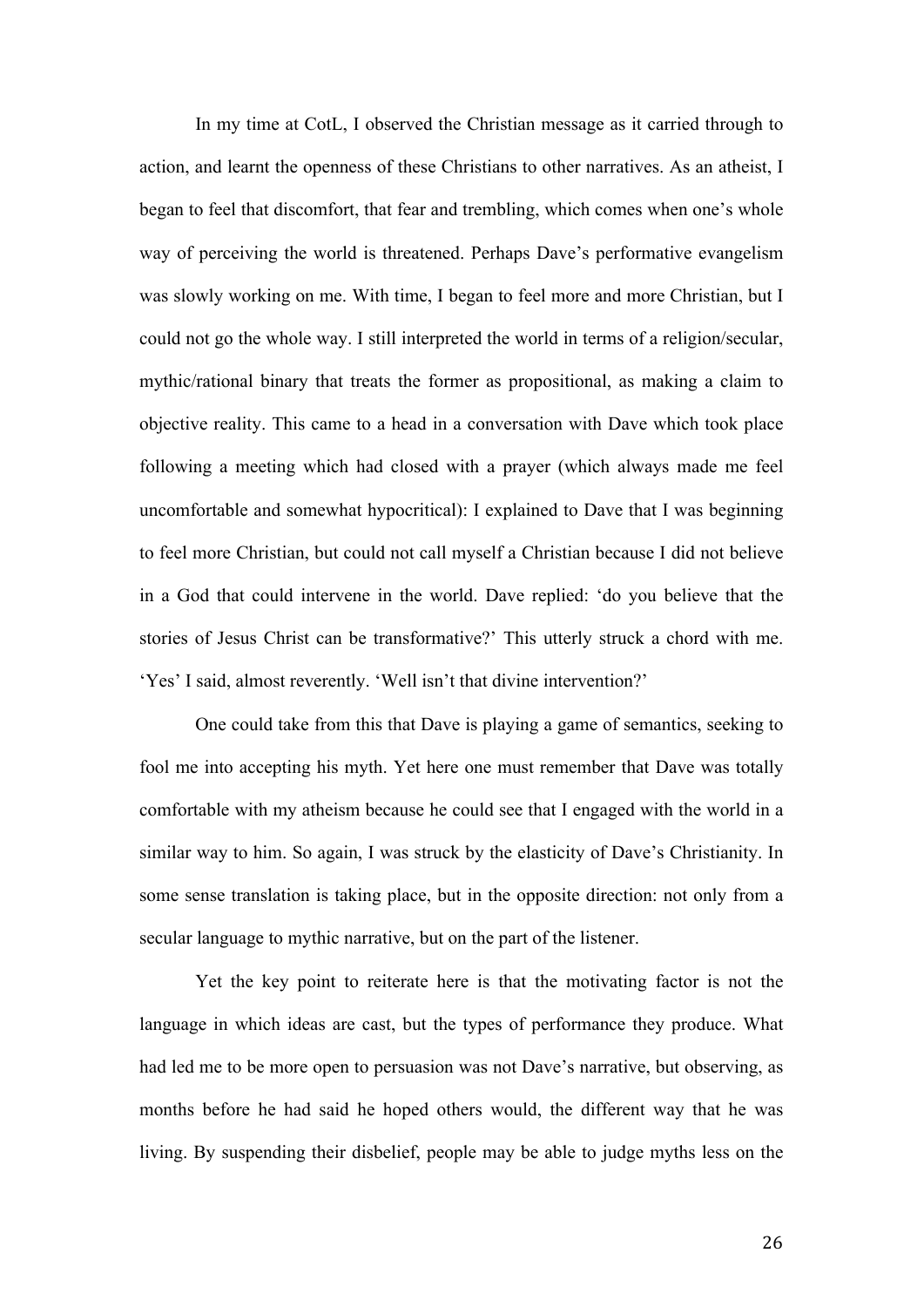basis of their logical or empirical falsifiability, and more on the basis of the kinds of performances they produce.

## *5) Performative postsecularism: showing people they value similar things*

By suspending my own disbelief in Christian myth, I had come to appreciate and be transformed by Christian myth. But perhaps more profoundly, this new understanding also doubled back and allowed me to better appreciate my own and others' atheism for all its depth and mystery. I came to think of my own experience, and what I wanted to spread as an activist, as a kind of performative postsecularism.

So now, one final story. At LC, the key way in which they cultivate a sense of solidarity amongst new members is through training sessions. At these sessions, one key activity is to ask the whole group to explore together the notion of taking the world as it is to the world as it should be. They ask everybody present to offer suggestions as to what the world as it should be might look like. Talking to Aaron, I asked whether this process required that everyone was thinking of the same world:

Definitely not. We're not all thinking about the same world. I don't know if we're even thinking about a world. Because we've not experienced that world. I mean it's the way I think about it. I mean what we do, on the training, is to say, everyone think about the way you think the world should be, and some words that are associated with that world. And they tell you some words and they tend to say things like peace, justice, love, equality, happiness – those kind of things. We've run that course a hundred or more times and those are the same words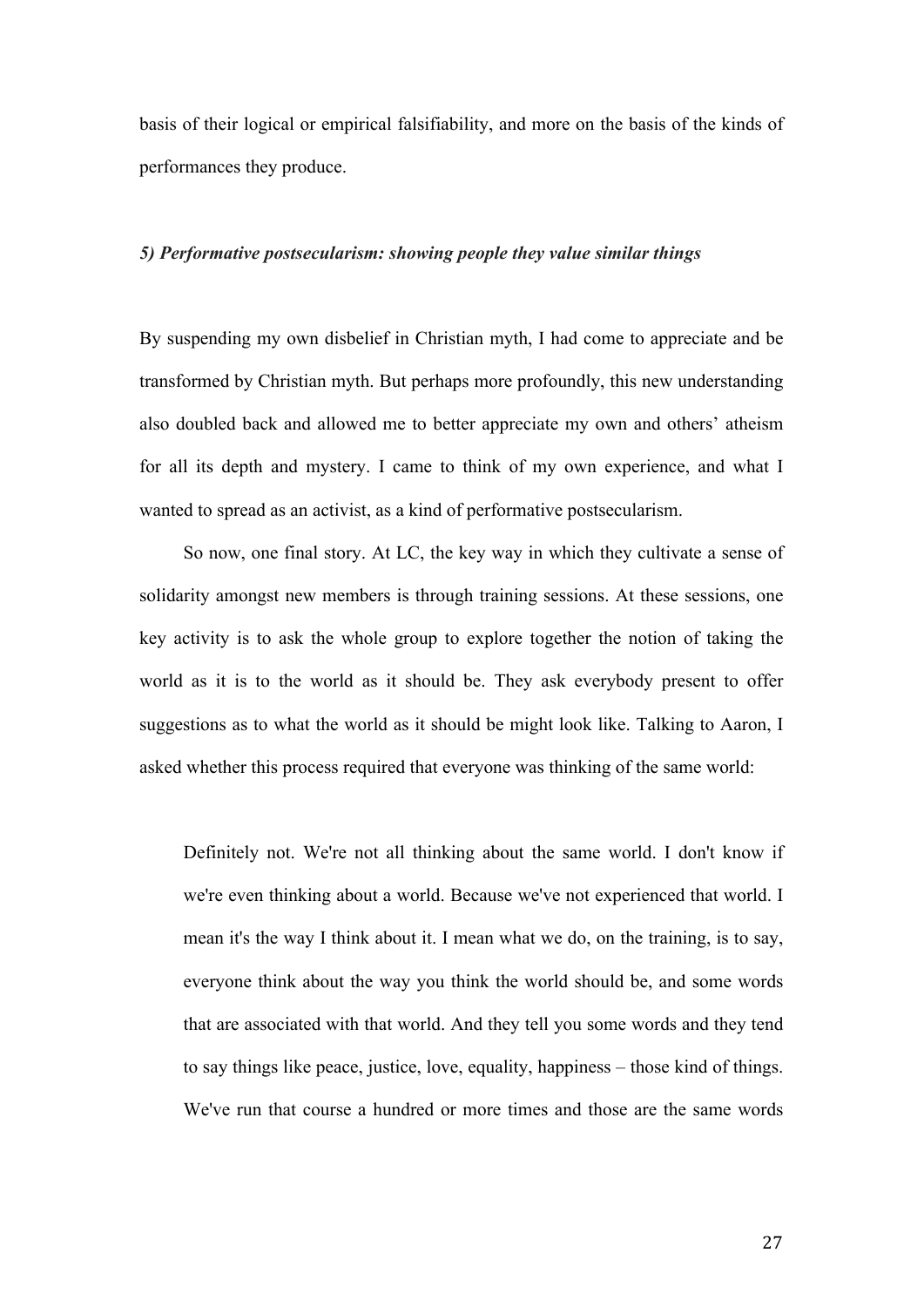that come up. We kind of use it to show this diverse group of people that there's enough in common in the way the world should be that they can act together.

What can be drawn from this exercise is that not only is it possible to draw strength from a well fleshed-out set of beliefs without assenting to them propositionally, but it is also possible to draw strength from the process of construction of shared beliefs itself, even if the end is vague. The performance itself creates a liminal space in which people embody consensus. Having undertaken this process, members work in groups to think of ways in which they organise their own communities to work towards the world as it should be: from myth to performance. Just as in training sessions, in the process of organising one's community, the process is deemed as important as the particular end aimed at. Building the power of a community, and of individuals, conscientising them, helping them to understand themselves *as a community* is more important than the individual campaign that awakens them.

Rather than a predefined, purely secular public sphere that better accommodates people of all religions and none, this example illustrates the beginnings of a performative postsecular public sphere, one in which social actors suspend their disbelief in one another's very different myths in order to explore together new possibilities for living together as human beings. They are not rationally constructing an idea of the world as it should be, but partaking in a ritual whereby they come to an awareness of the similarities their various myths produce in performance. It is LC's ability to stage, or, as Baker and Reader (2016: 13) put it, to 'curate' such a space that begins to point towards the possibilities of a politics that better encapsulates the way that people of all religions and none imagine solidarity.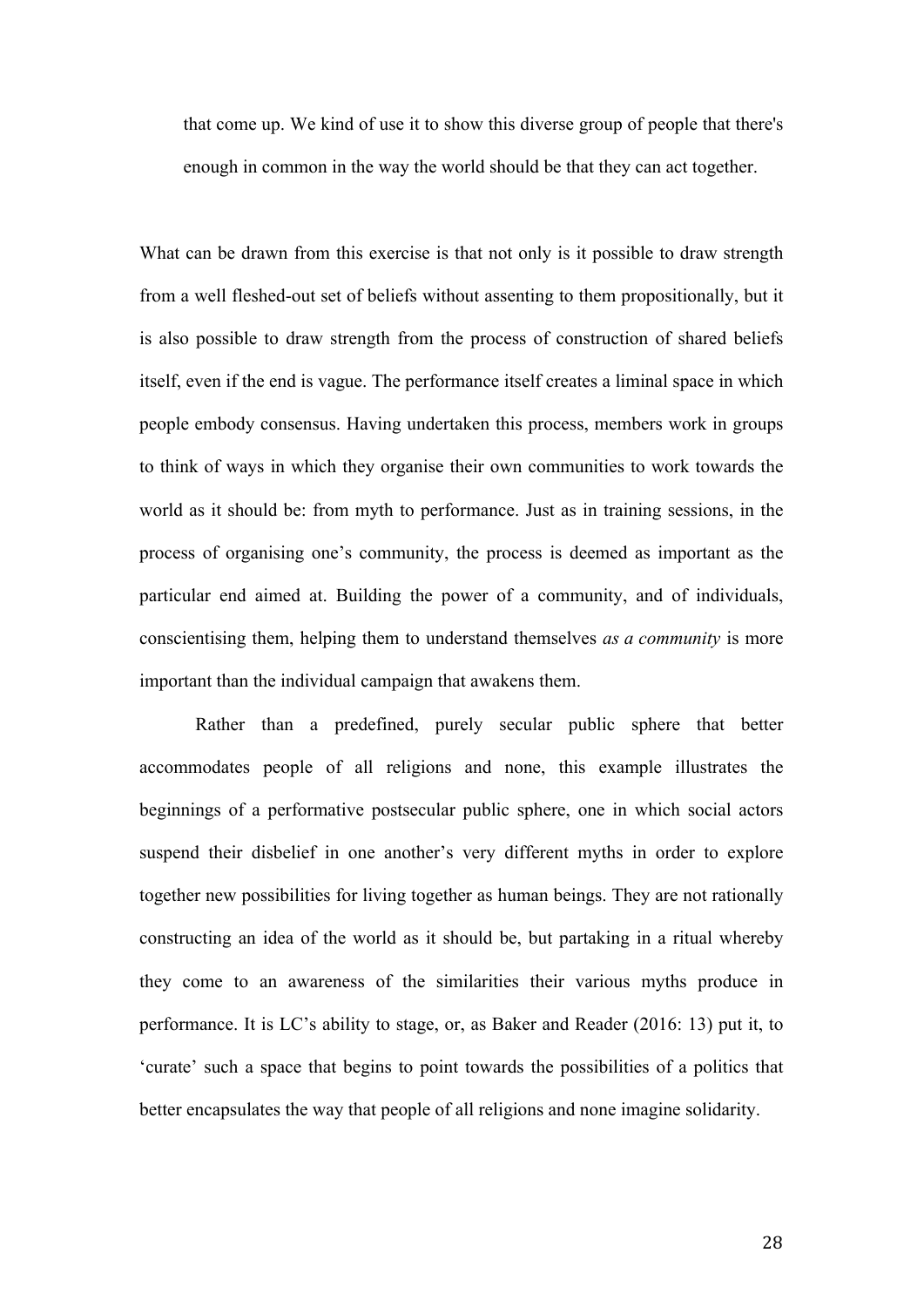## **Conclusion**

I have suggested that the construction of a religion/secular, mythic/rational binary undermines solidarity by casting religious narratives as potentially dangerous, and secular narratives as purely rational. I have sought to suggest that pushing religion through a rational prism will only diminish its power too. Yet I recognise Habermas' point that finding a deeper religious grounding for politics in religiously plural settings is dangerous. By way of an alternative, what I have tried to show is possibilities of a different method for including various religious and nonreligious myths in the construction of new visions.

This new method does not reflect an outright rejection of Habermas; clearly my suggestions show affinity with Habermas own standards set out in *The Theory of Communicative Action*, whereby '[t]he authority of the holy is gradually replaced by the authority of an achieved consensus' (1985:77). Yet I have expanded on this concept by suggesting that achieved consensus is not drawn merely from rational argument, but from experiential learning, that is, immersion in others' narratives in order to explore their power to cultivate solidarity. Rather than requiring that *mythos*  be translated into *logos*, I am suggesting that *mythos* may provide alternative wisdoms whose strength can only be seen in outcome. The aim is thus to cultivate spaces in which people can feel comfortable developing multilingualism and suspending their disbelief to explore one another's myths on the basis of the performances they produce.

Perhaps most importantly, the final point to be taken from my experience with LC is that the process of inclusive construction may create the possibility of shared action even where the endpoint is vague. Indeed, it may even turn out that this process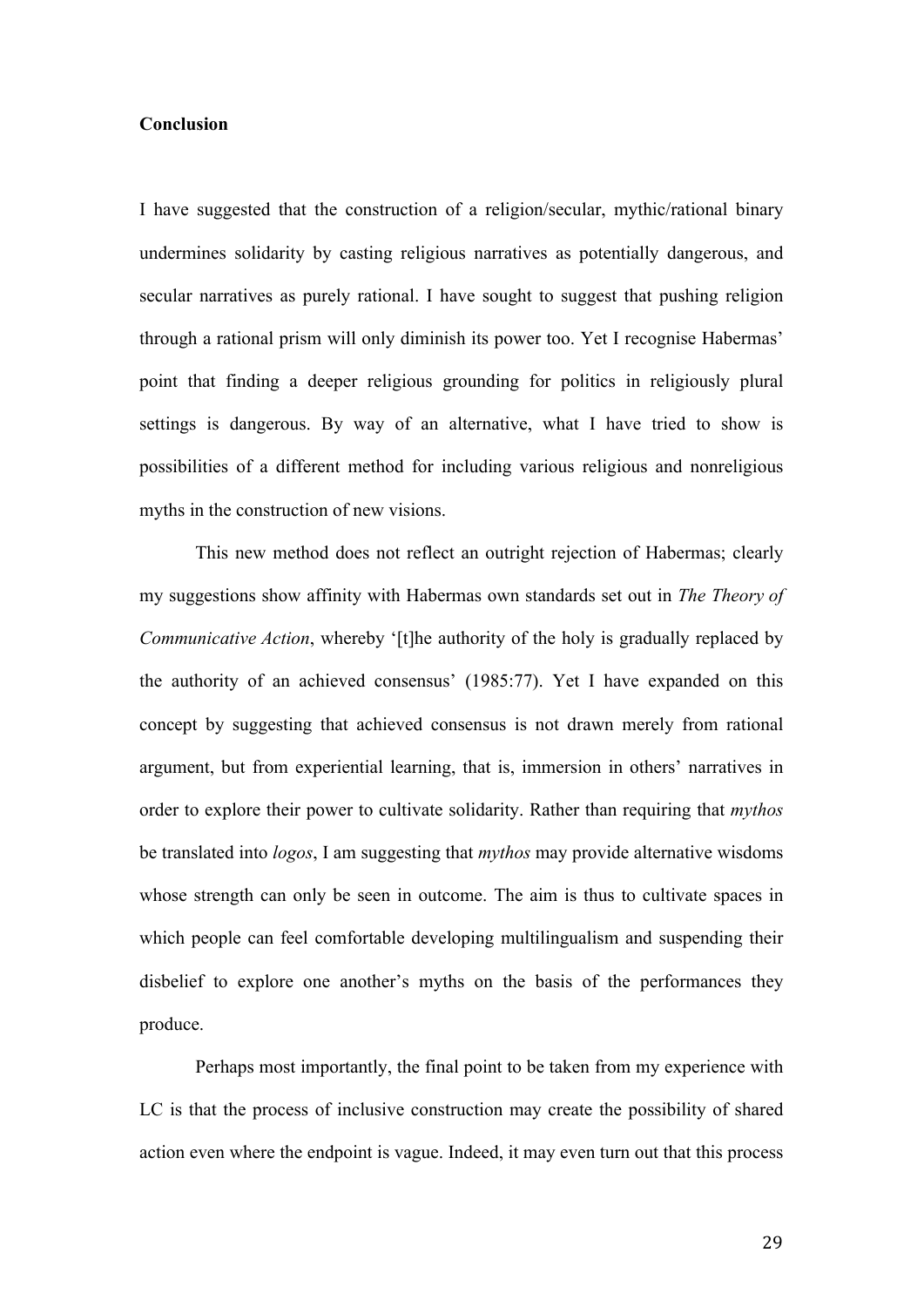of construction is in fact more powerful in the absence of an endpoint, since the process is always thereby open to new interpretations.

I thus use the term 'performative postsecularism' not only to indicate the capacity to judge myths by the performances they produce, but also the capacity to creatively engage in the construction of new myths. I envisage that these myths will not only be those formed through performances of consensus found at LC, but also in the reflective stories about these performances: stories of exemplary situations and figures may be conjured to ignite possibilities for solidarity. In this sense, perhaps this article itself might be considered such a conjuring. It is the ability to stage or curate such spaces that indicates the possibility of postsecularism: a politics that better encapsulates the way that people of all religions and none imagine solidarity.

This article opened with three contexts for understanding the relationship between myth and solidarity in the modern world: religious diversity, a religion/secular, mythic/rational binary and a failure of traditional institutions to engage people. Performative postsecularism offers an answer to all three. Rather than treating religious diversity as something to be overcome, it embraces the dynamism of placing multiple, conflicting narratives alongside one another. It challenges the religion/secular, mythic/rational binary by recognising the ability of religious actors to creatively engage with plurality, and the tendency amongst secular actors to adopt mythic narratives in developing solidarity. It offers a response to the failure of traditional institutions to engage people by pushing through the temptation to construct a new metanarrative of solidarity for people of all religions and none, instead putting the power of construction in the hands of actors by staging or curating possibilities of inclusive engagement.

30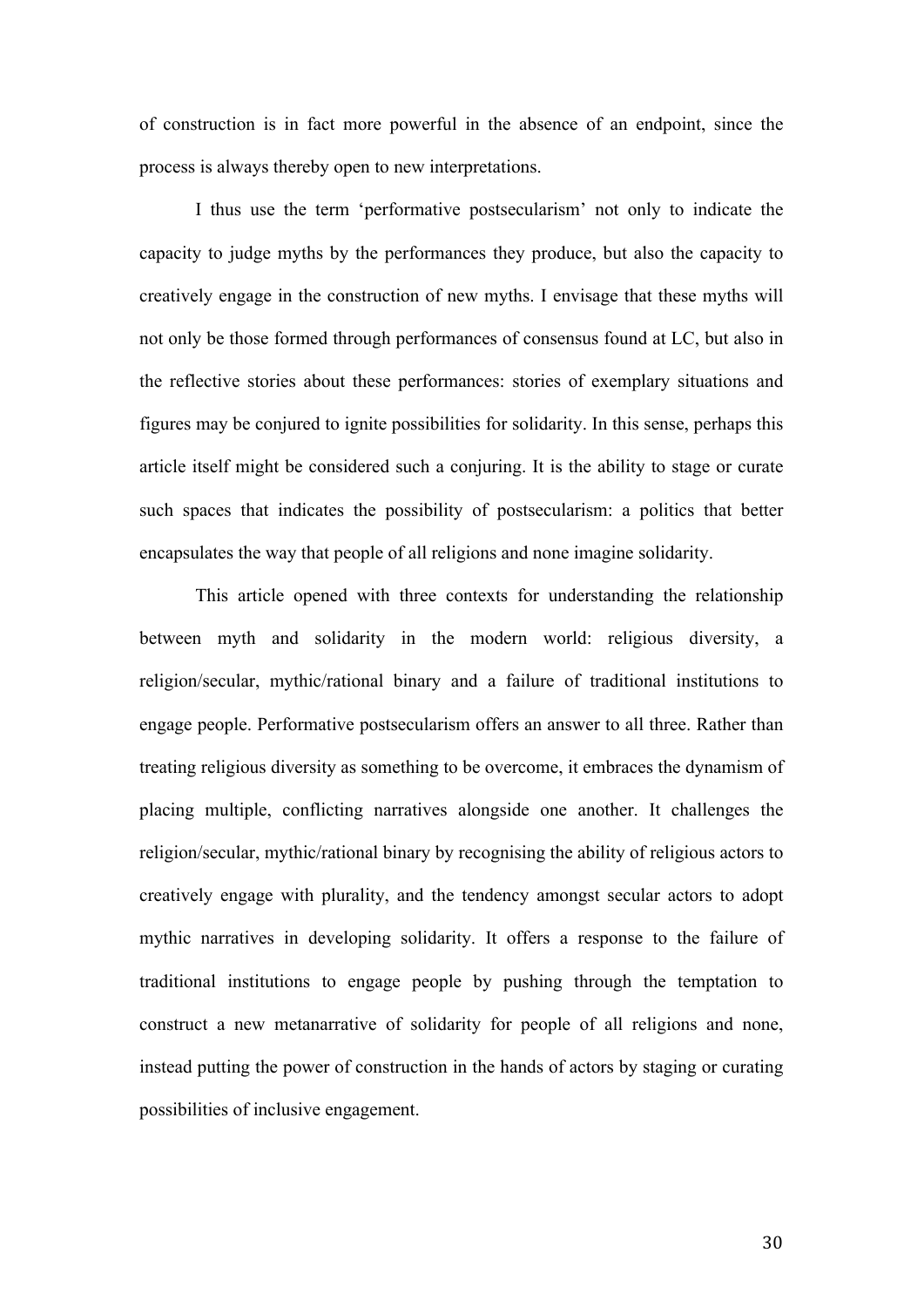Two steps remain. The first is to critically scrutinise the ways in which performative postsecularism might be used beyond the case studies offered here to ask how key domains of politics, policy and professional practice might better stage or curate performative postsecularism. The second is to explore how the curation exercise can be constructed such that performative postsecularism is inclusive and, as such, is able to overcome potentially darker ways in which myth is used to mobilise reactionary forces. These are two tasks that are crucial in the current political landscape, and towards which this article has made the first critical step.

#### **Notes on contributor**

A Postdoctoral Fellow at the Faiths and Civil Society Unit, Goldsmiths, University of London, Tim Stacey is interested in the role of religion and belief in comporting people towards public life, with special attention to the implications for politics, public policy and practice. With degrees in Philosophy and Theology (BA, University of Nottingham), and Philosophical Theology (MA Distinction, University of Nottingham), alongside doctoral training in social scientific research methods, and professional training in community organising, he explores the insights of philosophy, religion and belief empirically. Tim has experience in numerous methods, but has a preference for ethnography. He has assisted in developing successful funding bids both within the college, and with a range of funders including the AHRC. He is a member of several funded research networks and working groups, with ties to politicians, policy makers and practitioners.

## **References**

Abes, David and Kasch, David. 2007. "Using Queer Theory to Explore Lesbian College Students' Multiple Dimensions of Identity". *Journal of College Student Development* 48(6): 619-636.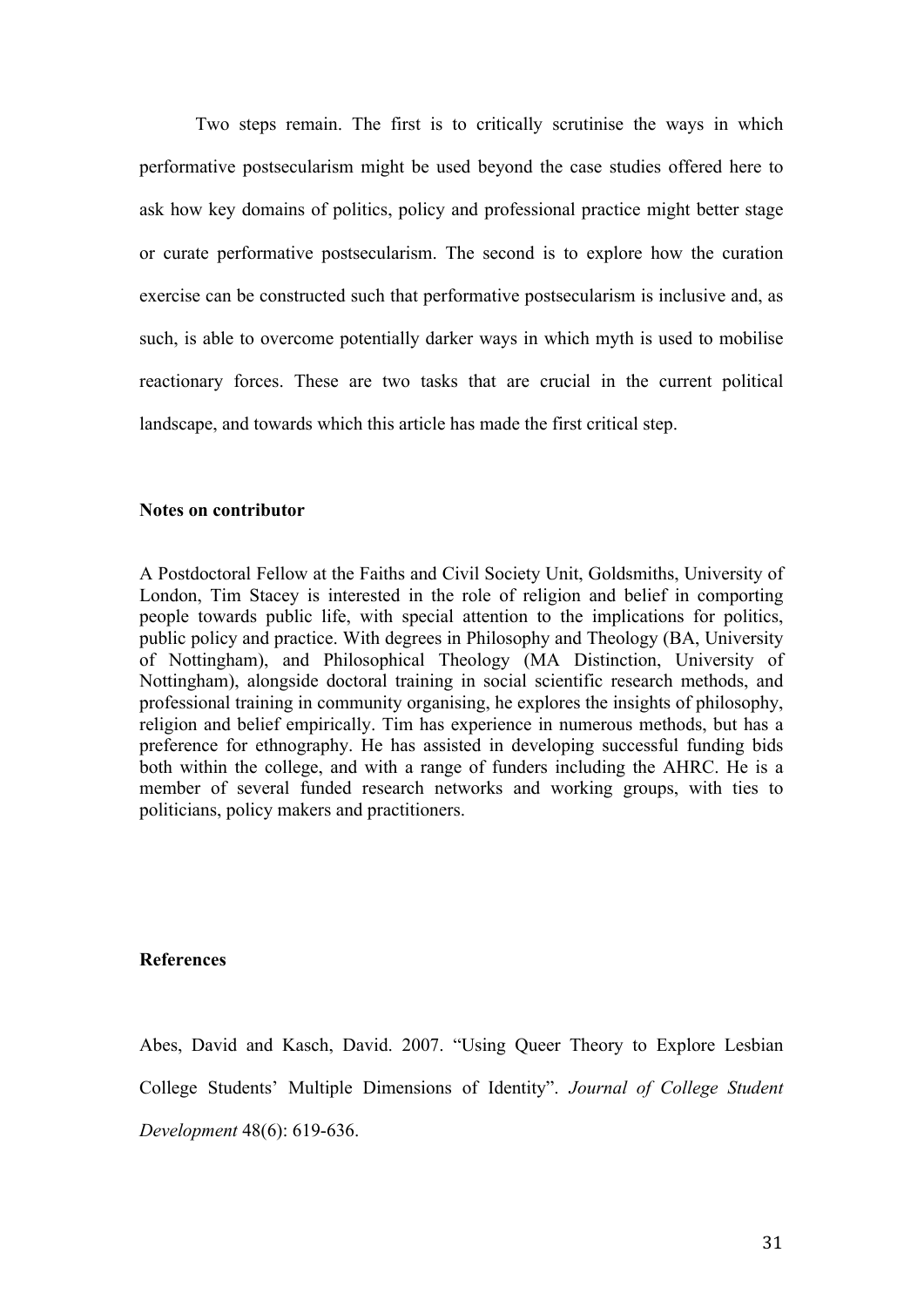Asad, Talal. 2003. *Formations of the Secular: Christianity, Islam, Modernity*. Stanford: Stanford University Press.

Baker, Chris. 2016. "Faith in the public sphere – in search of a fair and compassionate society for the twenty-first century". *Journal of Beliefs and Values* 37(3): 259-272.

Baker, Chris and Miles-Watson, Jonathan. 2008. Exploring Secular Spiritual Capital:

An Engagement in Religious and Secular Dialogue for a Common Future?

*International Journal of Public Theology* 2: 442–464.

Baker, Chris and Reader, John. 2016. "21<sup>st</sup> Century Religion: Violent Extremism to Civil Society?". *Temple Tracts* 1(2): 1-18.

Baumann, Zygmunt. 2012. "Times of Interregnum." *Ethics and Global Politics* 5(1): 49-56.

Beaumont, Justin and Baker, Chris, eds. 2011. *Postsecular Cities: Space, theory and practice*. London: Continuum.

Bellah, Robert, Tipton, Steven, Sullivan, Wiliam, Madsen, Richard and Swidler, Ann. 1985. *Habits of the Heart: Individualism and Commitment in American Life*. Berkeley and Los Angeles: University of California Press.

Bellah, Robert, Tipton, Steven, Sullivan, Wiliam, Madsen, Richard and Swidler, Ann. 1991. *The Good Society*. New York: Alfred A. Knopf.

Bernstein, J.M. 2013. "Forgetting Isaac: Faith and the Impossibility of a Postsecular Society". In Craig Calhoun, Eduardo Mendieta and Jonathan VanAntwerpen, eds. *Habermas and Religion*. Cambridge: Polity.

Calhoun, Craig. 2014. "Religion, Government and the Public Good". *Temple Tracts* 2(2): 32-359.

Calhoun, Craig, Mendieta, Eduardo, and VanAntwerpen, Jonathan, eds. 2013. *Habermas and Religion*. Cambridge: Polity.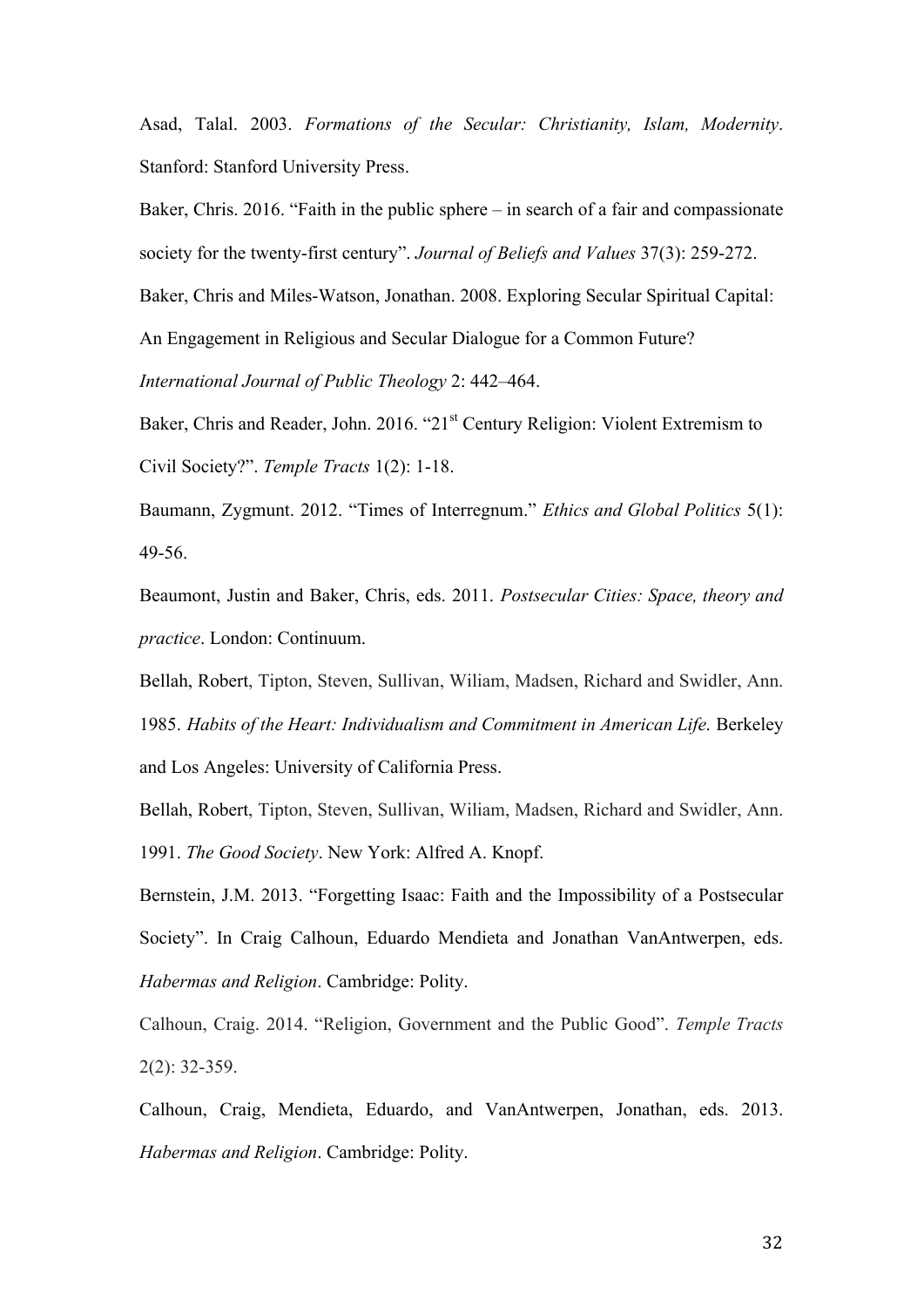Cloke, Paul. 2010. "Theo-ethics and radical faith-based praxis in the postsecular city". In *Exploring the Postsecular: The Religious, the Political and the Urban* ed.

Christoph Jedan, Justin Beaumont and Arie Molendijk. Leiden: Brill.

Cloke, Paul and Beaumont, Justin. 2013. "Geographies of postsecular rapprochement in the city." *Progress in Human Geography* 37(1):27-51.

Cloke, Paul, Sutherland, Callum and Williams, Andrew. 2016. "Postsecularity,

Political Resistance, and Protest in the Occupy Movement. *Antipode* 48 (3) 2016:

497–523.

De Beer, Paul and Koster, Ferry. 2009. *Sticking Together or Falling Apart? Solidarity in an Era of Individualization and Globalization*. Amsterdam: University of Amsterdam Press.

Dillon, Michele. 2010. "2009 Association for the Sociology of Religion Presidential Address Can Post-Secular Society Tolerate Religious Differences?". *Sociology of Religion* 71(2): 139-156.

Dinham, Adam. 2012. *Faith and Social Capital After the Debt Crisis*. Basingstoke, UK: Palgrave Macmillan.

Fitzgerald, Timothy. 2011. *Religion and Politics in International Relations: The Modern Myth*. London: Bloomsbury.

Habermas, Jürgen. 1985. *The Theory of Communicative Action*. Vol. 2: *Lifeworld and System: A Critique of Functionalist Reason*. trans. Thomas McCarthy. Boston, MA: Beacon Press.

Habermas, Jürgen. 2006. "Religion in the Public Sphere." *European Journal of Philosophy* 14 (1): 1-25.

Habermas, Jürgen. 2008. "Notes on Post-Secular Society". *New Perspectives Quarterly* 25(4): 17-29.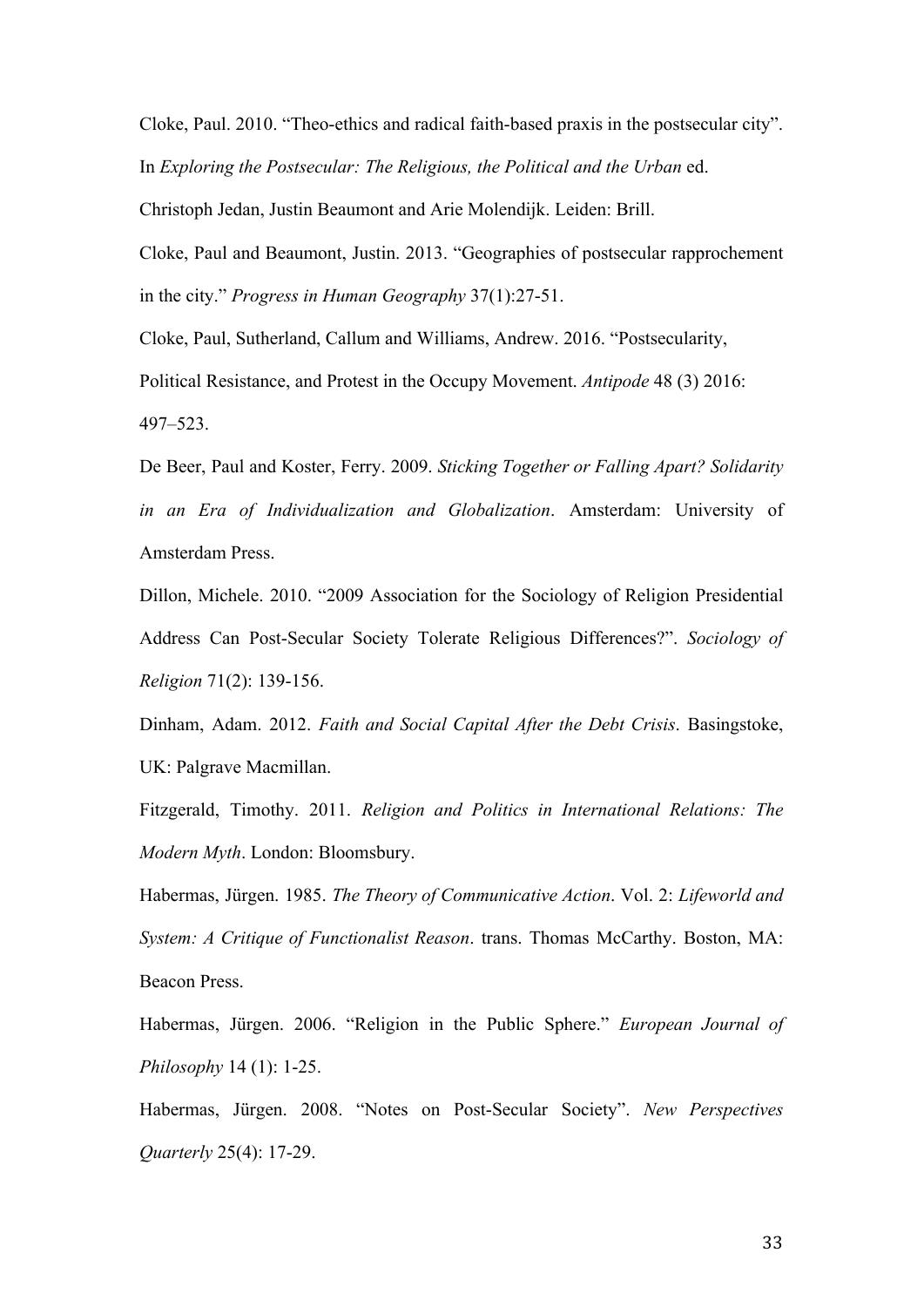Habermas, Jürgen. 2010a "An Awareness of What Is Missing". *In An Awareness of What is Missing: Faith and Reason in a Post-Secular Age*. ed. Jurgen Habermas et al. trans. Ciaran Cronin. Cambridge, UK: Polity Press.

Habermas, Jürgen. 2010b "A Reply". In *An Awareness of What is Missing: Faith and Reason in a Post-Secular Age*. ed. Jurgen Habermas et al. trans. Ciaran Cronin. Cambridge, UK: Polity Press.

Habermas, Jürgen. 2011. '"The Political': The Rational Meaning of a Questionable Inheritance of Political Theology." In *The Power of Religion in the Public Sphere*. ed. Eduardo Mendieta and Jonathan VanAntwerpen. New York, NY: Columbia University Press.

Heelas, Paul and Woodhead, Linda. 2004. *The Spiritual Revolution: Why Religion is Giving Way to Spirituality*. Oxford: Wiley.

Judt, Tony. 2010. *Ill Fares the Land*. London: Penguin.

Kapferer, Bruce. 2002. "Outside all reason: magic, sorcery and epistemology in anthropology". *Social Analysis* 46(3): 1-30.

Keane, Web. 2010. "Minds, Surfaces and Reasons in the Anthropology of Ethics" In *Ordinary Ethics: Anthropology, Language and Action* ed. Michael Lambek. New York, US: Fordham University Press.

Lambek, Michael. 2010. "Introduction". In *Ordinary Ethics: Anthropology, Language and Action* ed. Michael Lambek. New York, US: Fordham University Press.

Lee, Lois. 2015. *Recognizing the Non-Religious: Reimagining the Secular*. Oxford: Oxford University Press.

MacIntyre, Alisdair. 1981. *After Virtue: A study in moral theory*. London: Gerald Duckworth & Co.

Mavelli, Luca (2012). "Postsecular resistance, the body, and the 2011 Egyptian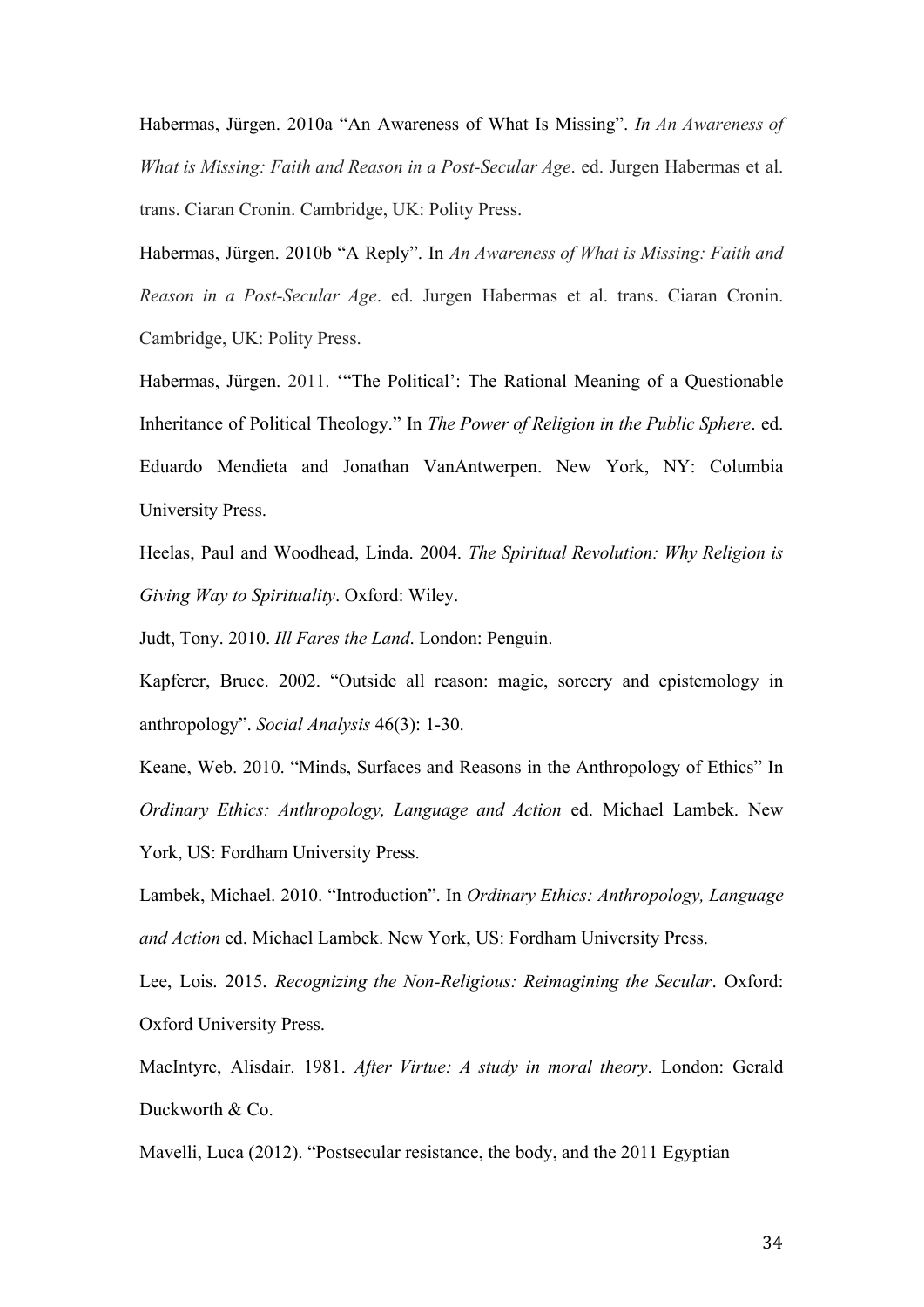Revolution". *Review of International Studies* 38: 1057-1078.

McLennan, Gregor. 2010. "The Postsecular Turn". *Theory, Culture and Society* 27(4): 3-20.

Milbank, John. 1990. *Theology and Social Theory: Beyond secular reason*. Oxford, UK: Blackwell.

Nilsson, Mats and Tesfahuney, Mekonnen. 2015. "Performing the "post-secular" in Santiago de Compostela". *Annals of Tourism Research* 57: 18-30.

Olson, Elizabeth, Hopkins, Peter, Pain, Rachel and Vincett, Giselle. 2013. "Retheorizing the Postsecular Present: Embodiment, Spatial Transcendence, and Challenges to Authenticity Among Young Christians in Glasgow, Scotland". *Annals of the Association of American Geographers*. 103 (6): 1421-1436.

Robbins, Joel. 2015. "Where in the world are values? Exemplarity, Morality and Social Process". *Sociologias* 17(39): 164-196.

Sandel, Michael. 2012. *What Money Can't Buy: The moral limits of markets*. New York: Farrar, Straus and Giroux.

Seligman, Adam, Weller, Robert, Puett, Michael and Simon, Bennett. 2008. *Ritual and Its Consequences: an essay on the limits of sincerity*. Oxford, UK: Oxford University Press.

Sennett, Richard. 1998. *The Corrosion of Character: The personal consequences of work in the New Capitalism*. New York: W. W. Norton & Co.

Sennett, Richard. 2006. *The Culture of the New Capitalism*. New Haven: Yale University Press.

Taylor, Charles. 2004. *Modern Social Imaginaries.* Durham, US: Duke University Press.

Taylor, Charles. 2007. *A Secular Age*. Cambridge, US: Harvard University Press.